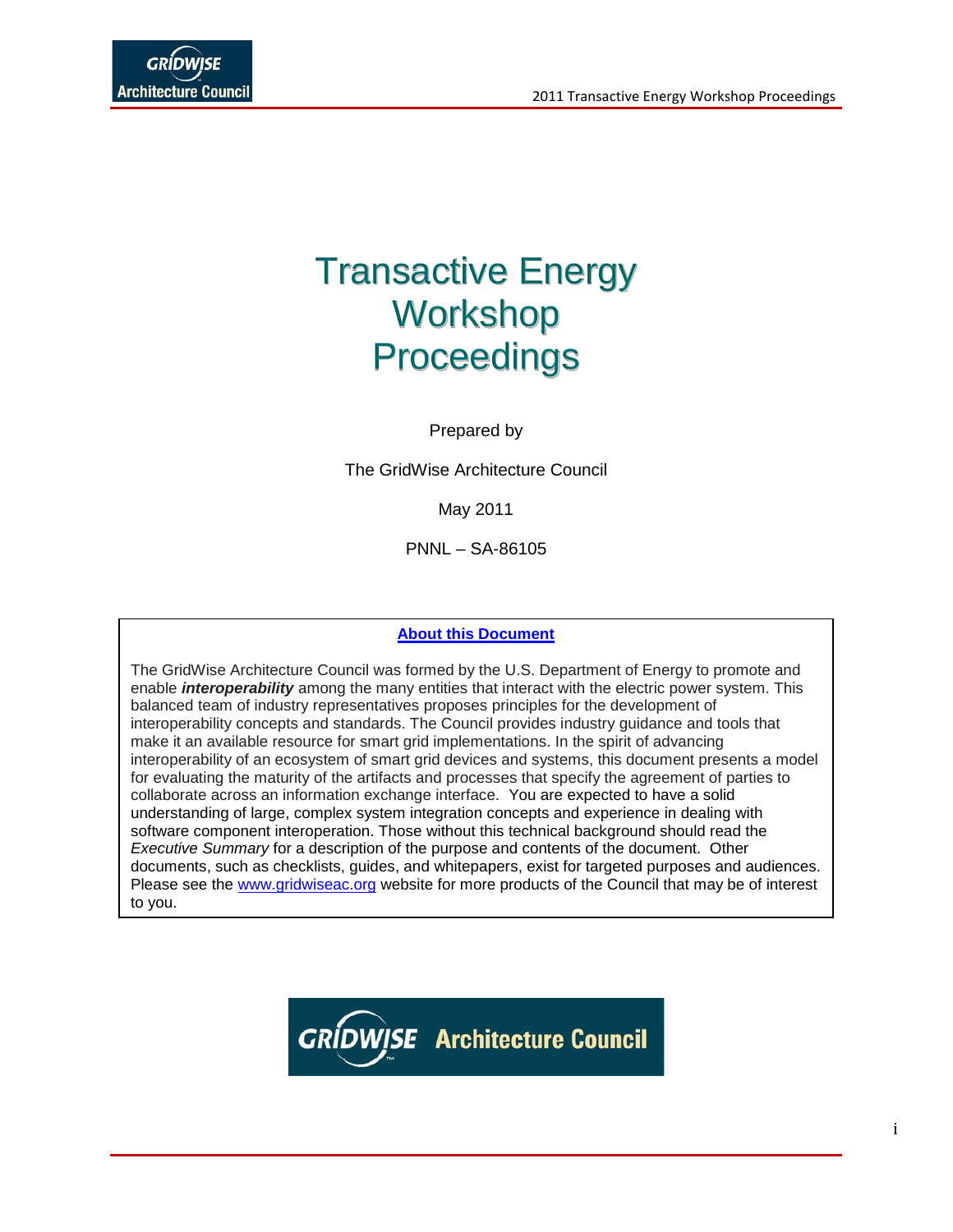### **RIGHT TO DISTRIBUTE AND CREDIT NOTICE**

This material was created by the GridWise® Architecture Council and is available for public use and distribution. Please include credit in the following manner: *The Transactive Energy Workshop Proceedings is a work of the GridWise Architecture Council.*

#### **DISCLAIMER**

This document represents a step toward establishing a model for assessing and promoting interoperability maturity. It forms a basis for engaging system integration experts in discussions that lead to improvements in this early material. It was prepared by the GridWise Architecture Council, interested collaborators of the Council, and employees of Battelle Memorial Institute (Battelle) as an account of sponsored research activities. Neither Client nor Battelle nor any person acting on behalf of either:

**MAKES ANY WARRANTY OR REPRESENTATION, EXPRESS OR IMPLIED**, with respect to the accuracy, completeness, or usefulness of the information contained in this report, or that the use of any information, apparatus, process, or composition disclosed in this report may not infringe privately owned rights; or

Assumes any liabilities with respect to the use of, or for damages resulting from the use of, any information, apparatus, process, or composition disclosed in this report.

Reference herein to any specific commercial product, process, or service by trade name, trademark, manufacturer, or otherwise, does not necessarily constitute or imply its endorsement, recommendation, or favoring by the GridWise Architecture Council or Battelle. The views and opinions of authors expressed herein do not necessarily state or reflect those of Battelle.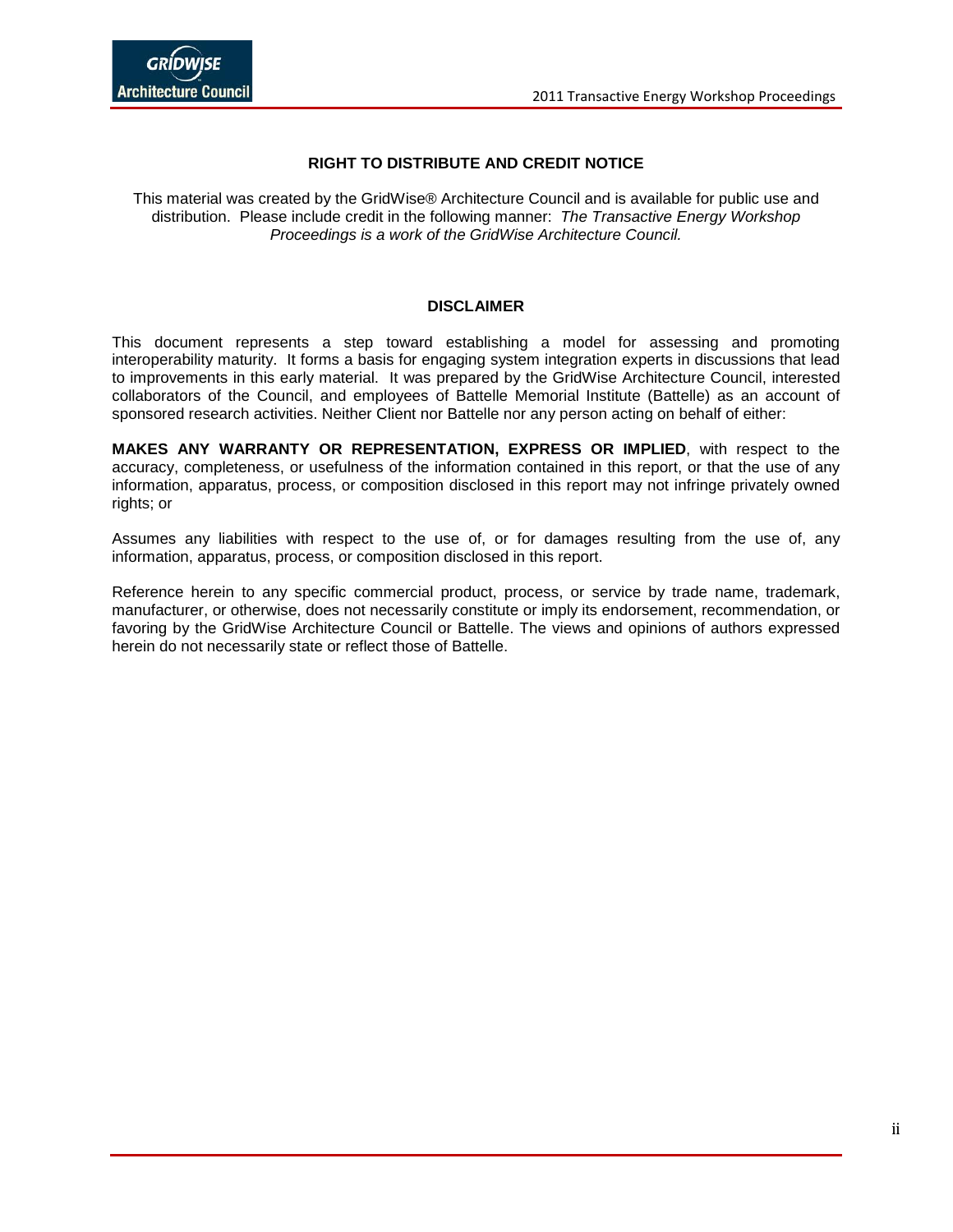

### **Table of Contents**

| Transactive Control: An Approach for Widespread Coordination of Responsive Smart Grid                                                                                       |  |
|-----------------------------------------------------------------------------------------------------------------------------------------------------------------------------|--|
| Implementing Transactive Control:Loosely-Coupled Intergration and Interoperability 7<br>Wholesale Energy Markets - An Overview of Day-Ahead and Real-Time Energy Markets in |  |
| TeMix: A Standard Protocol for Transactive Energy in a Smart Grid World  9<br>A Cellular Model for Energy Management Services with Digital Direct Load Scheduling 10        |  |
|                                                                                                                                                                             |  |
|                                                                                                                                                                             |  |
|                                                                                                                                                                             |  |
|                                                                                                                                                                             |  |
|                                                                                                                                                                             |  |
|                                                                                                                                                                             |  |
|                                                                                                                                                                             |  |
|                                                                                                                                                                             |  |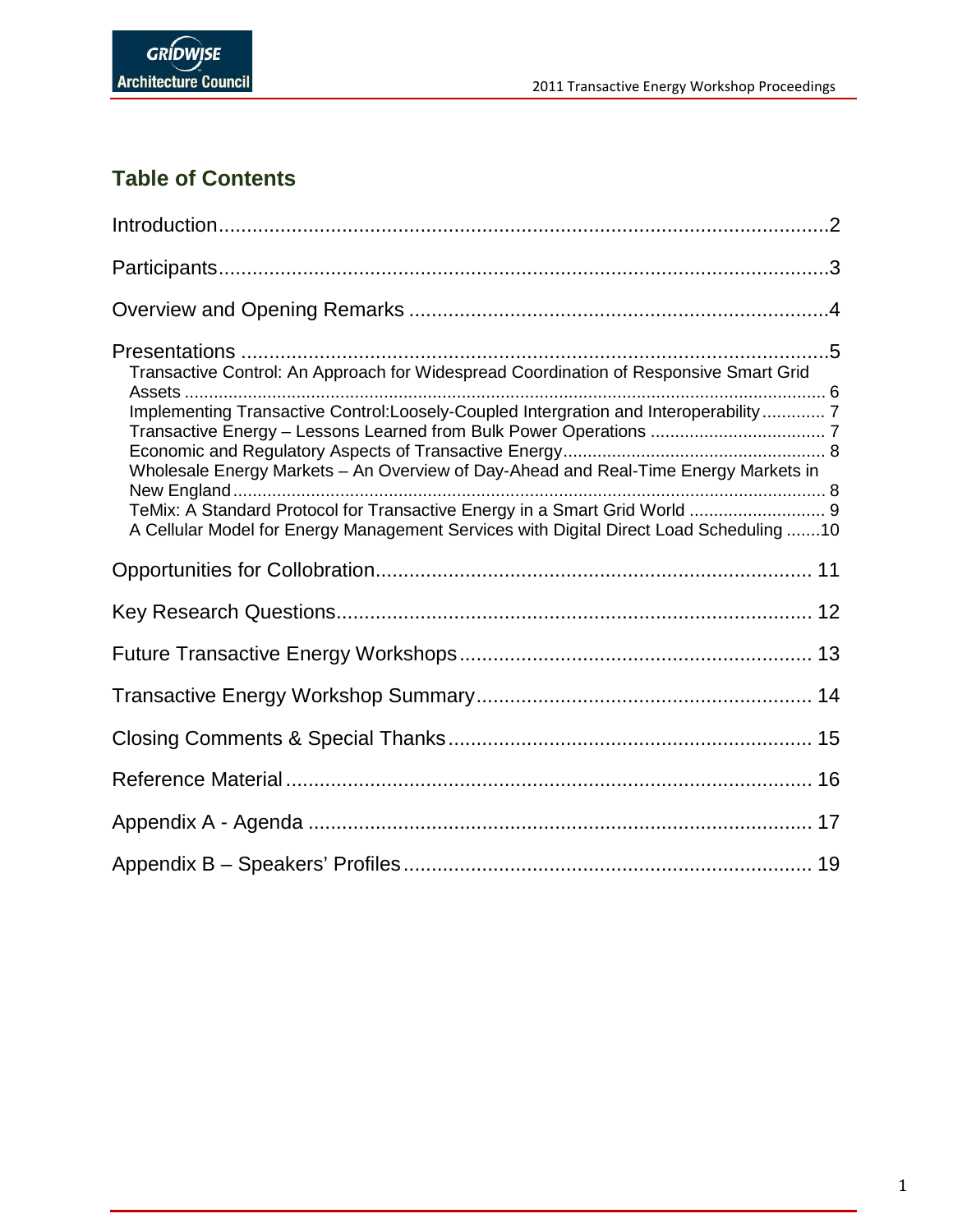### <span id="page-3-0"></span>INTRODUCTION

The goal of this workshop was to address different approaches to the use of variable pricing models throughout the power system - from generation through transmission and distribution to consumption. Techniques based on such approaches are called "transactive energy."



Transactive Energy Workshop Participants May 18, 2011

From the left, back row: Christopher Irwin, Ron Ambrosio, Robert Burke, Todd Halter, Farrokh Rahimi, Terry Oliver, Anna Scaglione, Mahnoosh Alizadeh Front row: Ron Melton, Rob Pratt, Ed Cazalet and Ali Ipakchi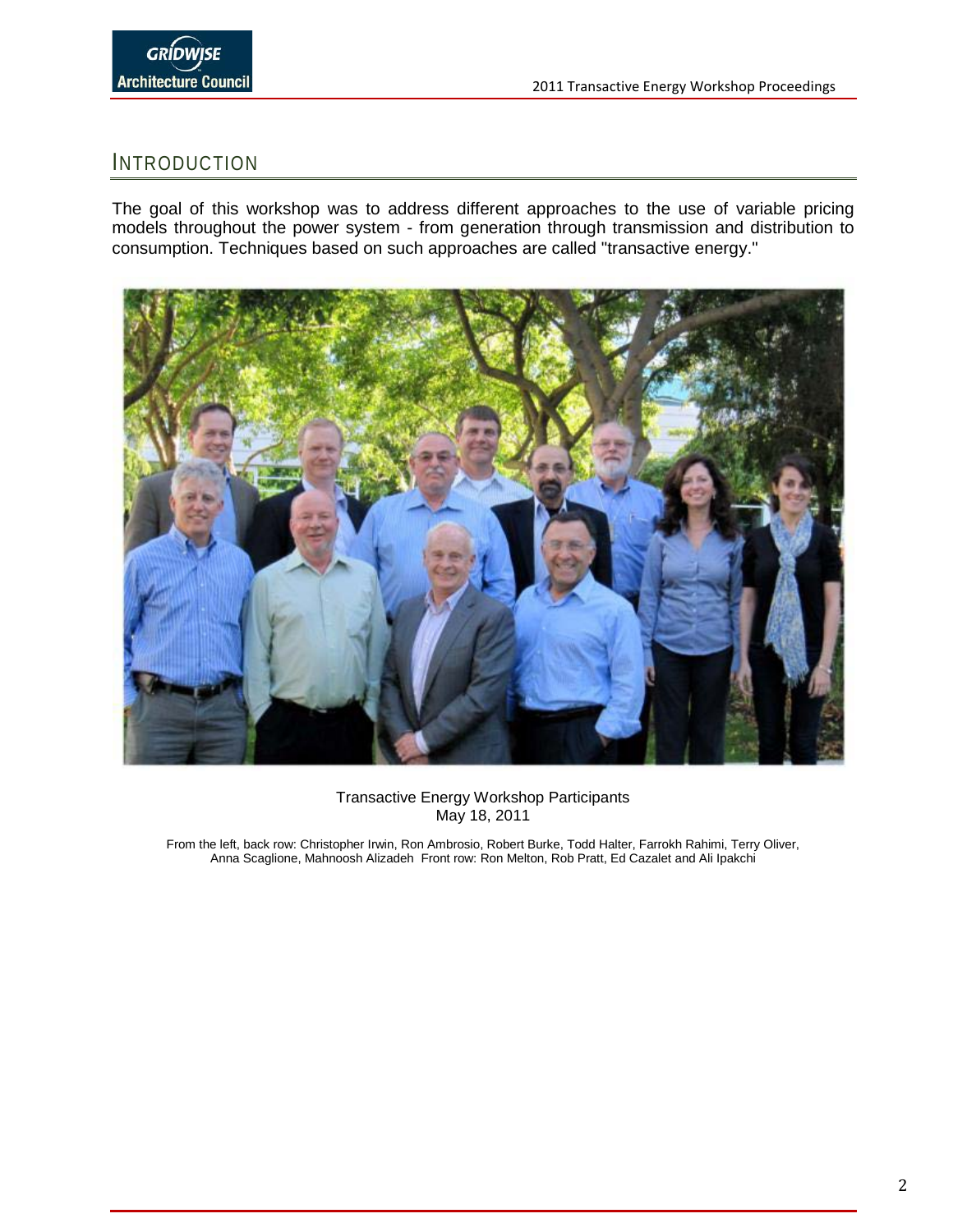### <span id="page-4-0"></span>PARTICIPANTS

### **Ron Ambrosio**

**Global Research Leader** IBM GridWise Architecture Council Member

**Robert Burke**

**Principle Analyst** ISO New England

### **Farrokh Rahimi**

**Vice President, Market Design and Consulting** Open Access Technology International, Inc. (OATI)

### **Todd Halter**

**Scientist** Pacific Northwest National Laboratory

### **Terry Oliver**

**Chief Technology Innovation Officer**  Bonneville Power Administration

### **Chris Irwin**

**Smart Grid Interoperability Coordinator** Department of Energy

### **Rob Pratt**

**GridWise Program Manager** Pacific Northwest National Laboratory

### **Ron Melton**

**GridWise Architecture Council Administrator** Pacific Northwest National Laboratory

#### **Edward G. Cazalet CEO and President**

TeMix Incorporated

### **Lynn Kiesling**

**Senior Lecturer** Northwestern University

### **Anna Scaglione**

**Professor** UC Davis

#### **Mahnoosh Alizadeh Student** UC Davis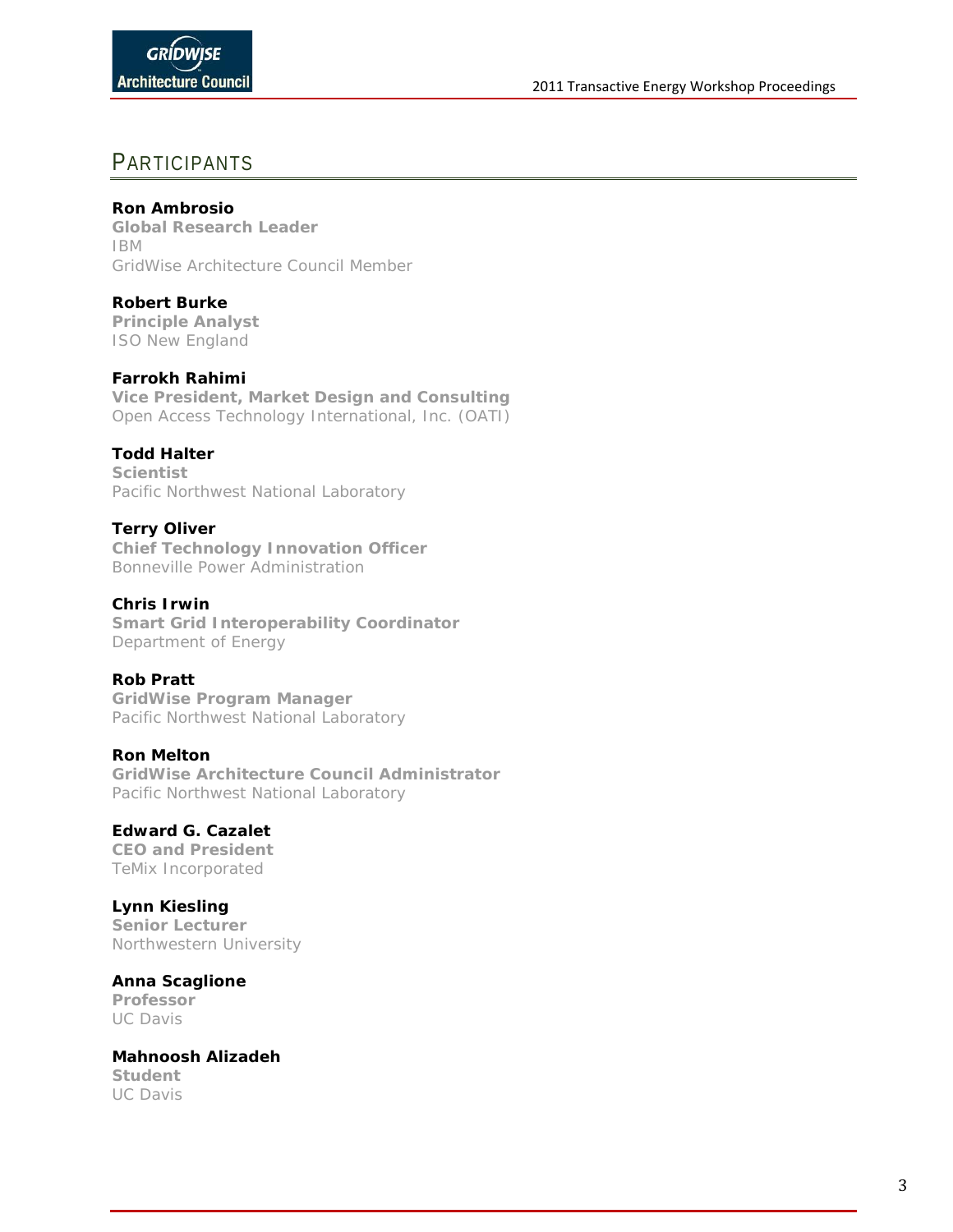### <span id="page-5-0"></span>OVERVIEW AND OPENING REMARKS

### **WORKSHOP LEADER:** RON MELTON, PACIFIC NORTHWEST NATIONAL LABORATORY

This new term, transactive energy, is beginning to be used by different groups within the electric power industry. Under the sponsorship of the GridWise Architecture Council (GWAC) this workshop brought together a small group of experts working in the domain. The workshop was intended to start discussions on defining what is meant by transitive energy, discussing the benefits of extending the market based economic model throughout an electric power system, discussing different dimensions such as regulatory and technical aspects, summarizing examples of current transitive energy approaches and their relationship to current systems and practices, identifying open issues, and finally proposing a path forward for work in this area.

For this workshop, transactive Energy is defined as: processes, systems and policies to support transactions of energy between willing buyers and sellers.

Items to be addressed

- Payment for energy used
- Payment for optionality (reliability, capacity and hedging)
- Transactions are voluntary
- Transactions are temporal
- Transactions are between willing buyers and willing sellers
- Transactive approach is innovative in its own right and enables innovation across the industry and stakeholders.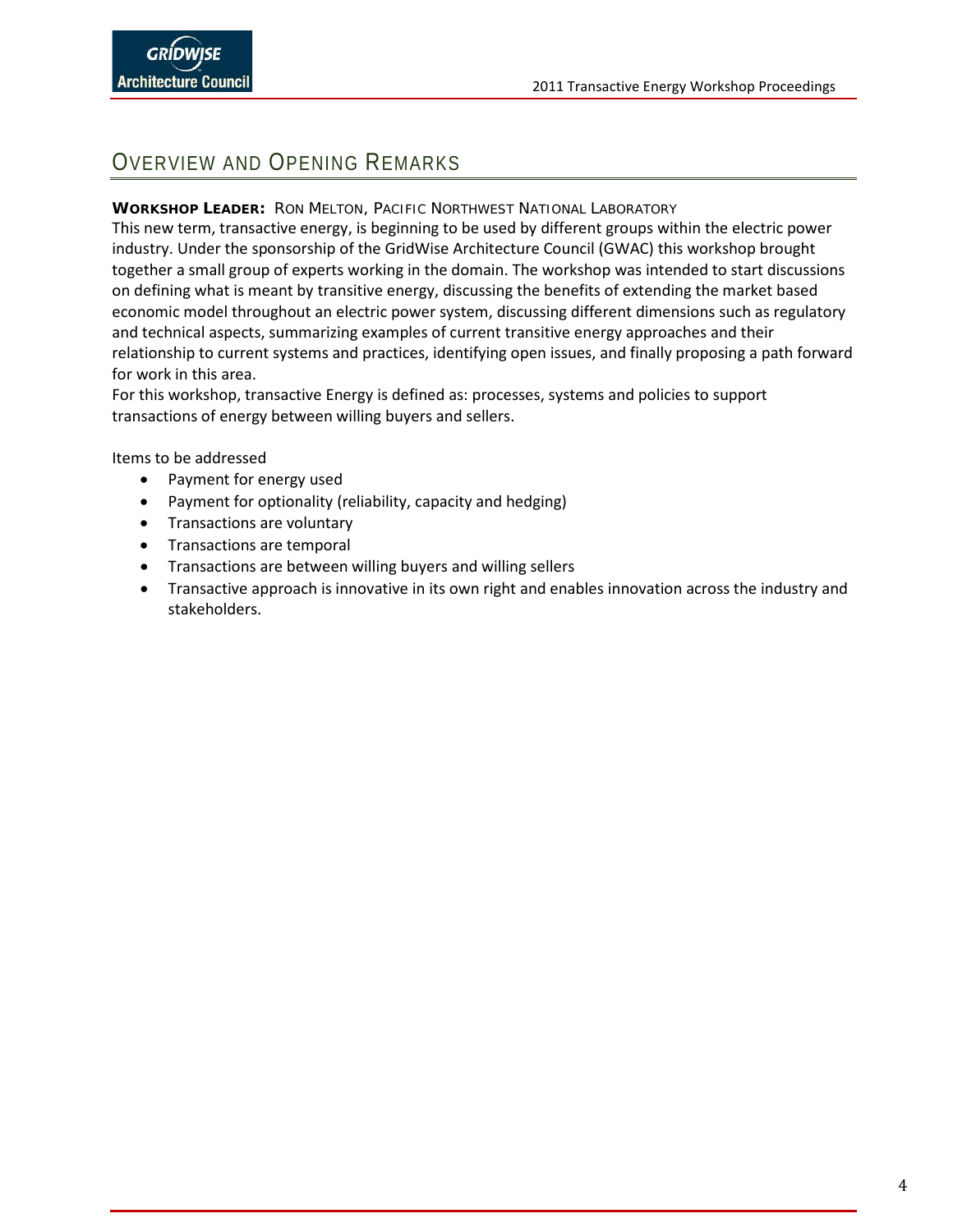### <span id="page-6-0"></span>PRESENTATIONS

For this workshop, each participant was required to give a presentation on their current work dealing with transactive energy. They were also asked to submit a white paper on their presentation. The following are the abstracts on the presentations, and links to the slides and white papers.

### TRANSACTIVE CONTROL WITH REAL-TIME PRICES AND A RETAIL DOUBLE-AUCTION

**SPEAKER:** ROB PRATT, PACIFIC NORTHWEST NATIONAL LABORATORY

This presentation and summary paper will describe a transactive control design for deployment in a smart grid demonstration project being conducted by a large mid-west utility. The design combines

- a 5-minute retail real-time price (RTP) reflecting wholesale locational marginal price (LMP) and capacity values
- an RTP tariff designed to be revenue neutral for the average customer prior to any load shifting induced by the rate, and to robustly protect the consumer and the utility from long-term fluctuations in market prices
- a retail double-auction market design that directly manages congestion at the distribution feeder level
- a retail market scheme capable of managing a share of congestion occurring at levels in the grid above a distribution feeder, allocated to responsive load served by that feeder
- an economically-rational heating/cooling thermostat design able to balances a customer's desire to save on their electric bill in exchange for their willingness to be flexible and bid on the price and quantity at which the load it controls will operate (or not)
- A price-normalization scheme that eliminates the need for a customer to understand or specify price levels as (for example) high, medium, and low, and that adapts to both short-term (days) and longterm (years) changes in price.

The summary describes the operational objectives driving the project and the design incorporating the elements listed above. It also discusses key issues associated with such approaches, including equity between customer and utility benefits, the transition of customers from fixed to RTP rates, equity across customers served by different feeders, privacy issues, the provision of ancillary services, and implications of the system architecture.

Transactive Control with Real-Time Prices and Double-Auction Market for Distribution Feeder Capacity [Presentation.](http://www.gridwiseac.org/pdfs/tew_2011/presentations/prattpres_tew11.pdf)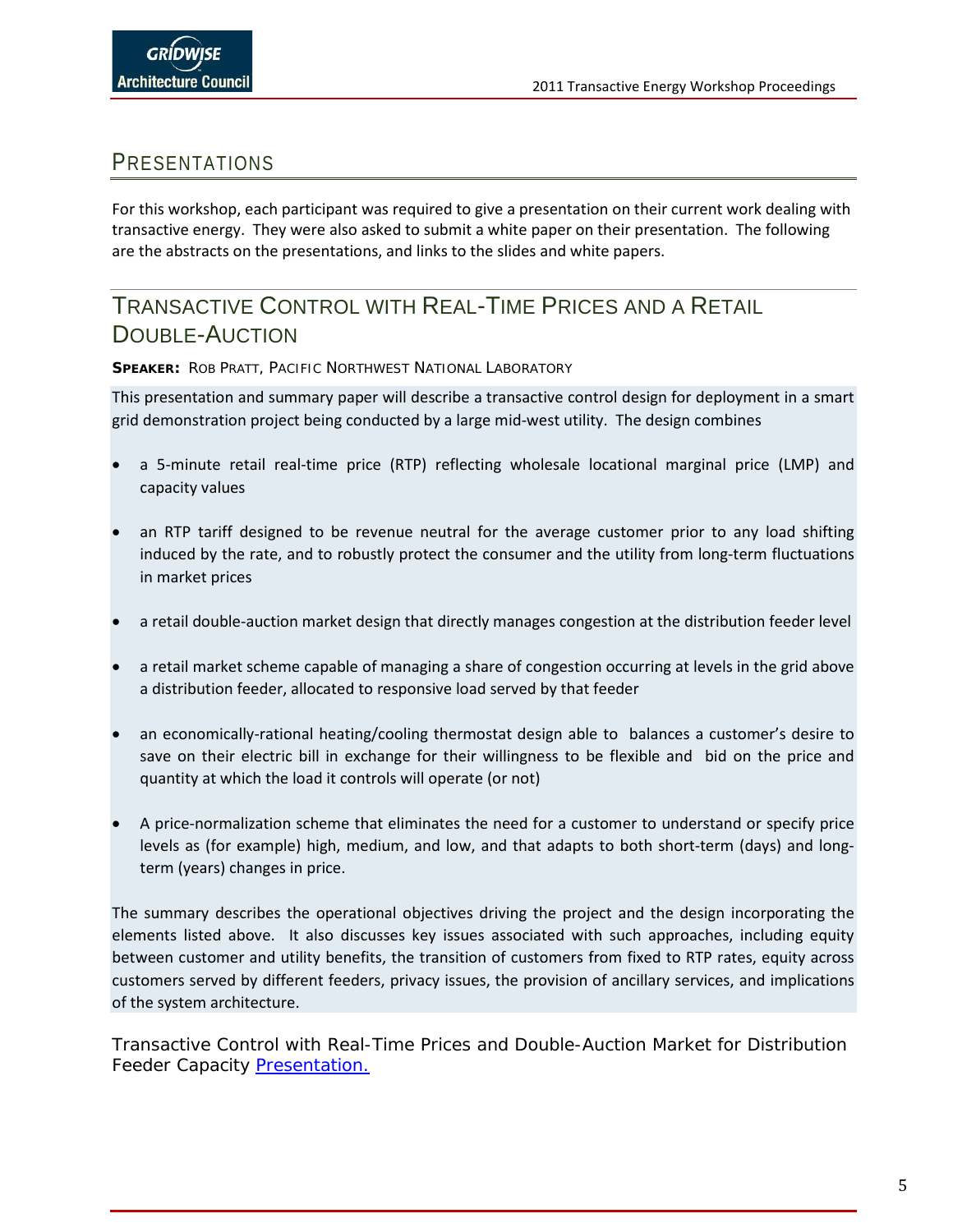### <span id="page-7-0"></span>TRANSACTIVE CONTROL: AN APPROACH FOR WIDESPREAD COORDINATION OF RESPONSIVE SMART GRID ASSETS

**SPEAKER:** RON MELTON, PACIFIC NORTHWEST NATIONAL LABORATORY

This paper summarizes a technique referred to as transactive control that has been developed as a means of coordinating the response of smart grid assets at all levels of the power system. In simple terms, transactive control may be thought of as extending the notion of locational marginal pricing throughout the power system from generation to end-use. The transactional nature of the technique, however, introduces a new element by using a pair of signals to implement an equivalent to market clearing distributed in space and time.

The first of these signals, referred to as the transactive incentive signal (TIS), represents the cost of electrical energy delivered to any specific point in the power system. This signal includes both the current cost and a forward projection of estimated future cost. Following the flow of power through the system, the value of the TIS is updated at each point in the system where a constraint may exist or a decision about the flow of power through that point can be made.

The second of these signals, referred to as the transactive feedback signal (TFS), represents the estimated behavior of loads or other responsive elements in the power system. This signal is aggregated upwards in the system at nodes serving the loads. As with the TIS, the TFS includes both the current load and a forward estimate of the load.

At certain points, or nodes, in the power system where the flow of power may be affected, control elements, referred to as transactive control nodes, are created. The transactive control nodes have several functions: blending incoming TIS values to create a composite representing the inputs (assuming more than one source of power into the node); aggregation of TFS values to create an aggregated result representing the estimated future behavior of assets served through the node; analyzing the TIS, TFS and local conditions to make decisions affecting the behavior of responsive assets attached to the node; and adjusting the future estimates of TIS and TFS based on consideration of each with respect to the other taking into account local information. This latter function causes the overall transactive control system to be a closed loop system with the closure distributed in both space (because it is happening at each of the topologically distributed nodes) and time (because it is based on consideration of the future values of each of the two signals with respect to each other.)

This paper will summarize the basic principles of the technique and then discuss some of the challenges in applying the technique in the Pacific Northwest Regional Smart Grid Demonstration Project. This project is applying the technique in a five state region (Washington, Oregon, Idaho, Montana and Wyoming) through the participation of eleven utilities.

Transactive Control: An Approach for Widespread Coordination of Responsive Smart Grid Assets [Presentation.](http://www.gridwiseac.org/pdfs/tew_2011/presentations/meltonpres_tew11.pdf)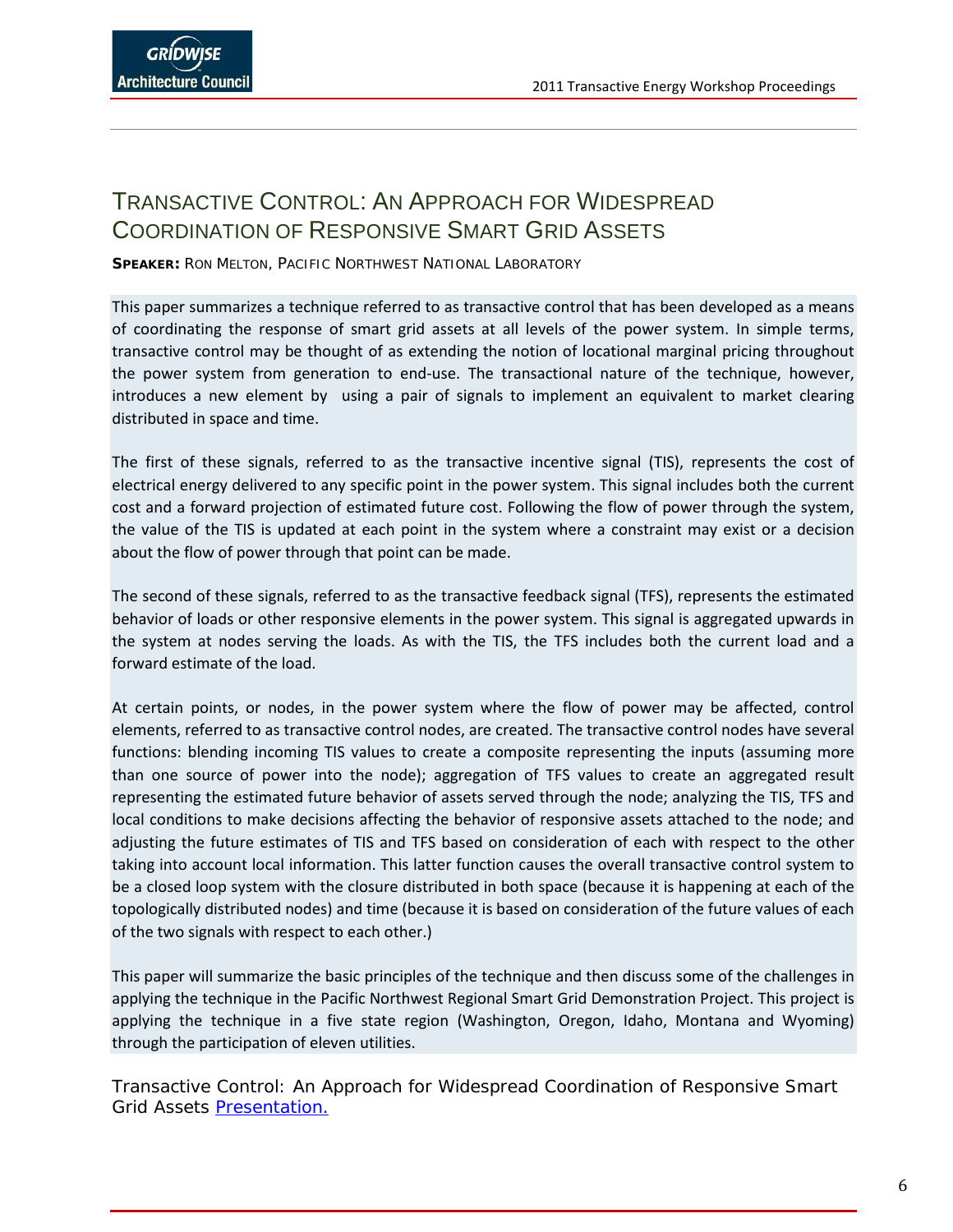### <span id="page-8-0"></span>IMPLEMENTING TRANSACTIVE CONTROL: LOOSELY-COUPLED INTEGRATION AND INTEROPERABILITY

### **PRESENTER:** RON AMBROSIO, IBM, GRIDWISE ARCHITECTURE COUNCIL

Transactive Control is a loosely-coupled approach for managing responsive energy assets in an electricity grid. Its intended application will span large geographic regions of the grid. There are a number of challenges to designing and implementing such a system on a large, distributed scale. This paper discusses both the challenges and the objectives that have been defined in the Pacific Northwest Smart Grid Demonstration project.

Designing an implementation architecture and software runtime environment for the project requires a flexible interoperability framework that supports transactive nodes operating from bulk generation domain through transmission and distribution domains, and out to customer domain. This is an extremely diverse set of execution environments, but they must support a relatively homogeneous transactive control solution that overlays the whole space.

In addition, because of the potentially long, multi-node communication paths involved along any particular transactive signal route, the design must eliminate synchronous dependencies wherever possible, to minimize the latency of transactive incentive signals and transactive feedback signals flowing through the system. This requires the interoperability framework and corresponding implementation architecture and software runtime environment to provide a fully asynchronous, event-driven programming abstraction.

After laying out the challenges and objectives, and the high-level architectural issues above, the paper presents some of the details in the system architecture and interoperability framework being used on the Pacific Northwest Smart Grid Demonstration, which is based on Final Draft International Standard ISO/IEC 18012-2. This includes a description of how the transactive control node functionality is encapsulated in ISO/IEC 18012-2 control elements, and how the overlay network of transactive control nodes is composed into a loosely-coupled asynchronous application that spans a wide geographic area and a highly heterogeneous set of computing and network communication resources.

Implementing Transactive Control: Loosely-Coupled Integration and Interoperability [Presentation.](http://www.gridwiseac.org/pdfs/tew_2011/presentations/ambrosiopres_tew11.pdf)

### <span id="page-8-1"></span>TRANSACTIVE ENERGY – LESSONS LEARNED FROM BULK POWER **OPERATIONS**

**PRESENTER:** ALI IPAKCHI AND FARROKH RAHIMI, OATI

Many transactive tools and techniques have been developed over the last two decades for management of bulk power operations and wholesale energy markets. These include scheduling, pricing, transmission capacity reservation and auctions, congestion management, and many others both in bilateral and centralized market environments. Lessons learned from bulk power operations and wholesale energy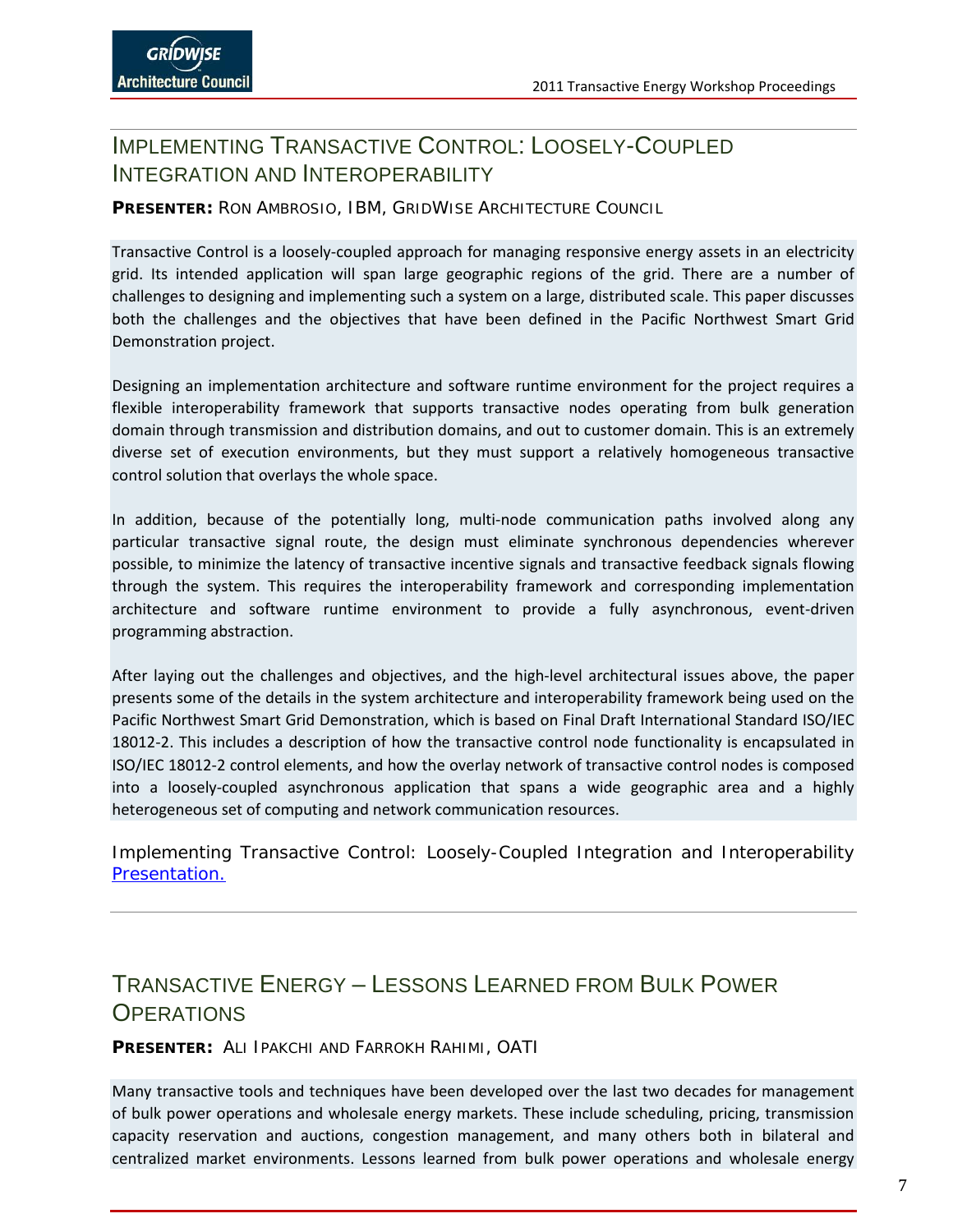markets can be applied to distributed resources, demand response, retail markets, and distribution system operations. This presentation will review the existing North American bulk power transactive practices, and will address similarities and differences when dealing with retail markets and distributed resources. More specifically, the following topics will be addressed:

- Scheduling and dispatch of demand side resources with economic and reliability based objectives.
- Distribution congestion management and capacity reservations.
- Distribution capacity auction to hedge against limited distribution capacity.
- Variable generation balancing using demand-side resources, including scheduling and operational considerations.

Transactive Energy – Lessons Learned from Bulk Power Operations [Presentation.](http://www.gridwiseac.org/pdfs/tew_2011/presentations/ipakchipres_tew11.pdf)

## <span id="page-9-0"></span>ECONOMIC AND REGULATORY ASPECTS OF TRANSACTIVE ENFRGY

**PRESENTER:** LYNNE KIESLING, NORTHWESTERN UNIVERSITY

Transactive energy is inherently economic in its foundations: instead of using centralized mechanisms, it employs digital technology to enable diverse, heterogeneous individual agents to engage in decentralized retail market transactions to coordinate consumption and production. In this discussion I will point out the fundamental economic concepts that, when coupled with digital technology, can enable transactive energy systems. Carrying this discussion into the reality of implementing mutually beneficial transactive energy systems also requires analyzing the effects of existing utility regulation. Therefore we will explore the "ideal set" characteristics of regulatory institutions that would best enable and facilitate transactive energy systems that create widespread benefits for agents in the system.

Economic and Regulatory Aspects of Transactive Energy [Presentation.](http://www.gridwiseac.org/pdfs/tew_2011/presentations/kieslingpres_tew11.pdf)

## <span id="page-9-1"></span>WHOLESALE ENFRGY MARKETS - AN OVERVIEW OF DAY-AHEAD AND REAL-TIME ENERGY MARKETS IN NEW ENGLAND

**PRESENTER:** ROBERT BURKE, ISO NEW ENGLAND

There are 10 Independent System Operators ("ISOs") and Regional Transmission Organizations ("RTOs") in North America. These ISOs and RTOs serve two-thirds of electricity consumers in the United States and more than 50 percent of Canada's population. Some of the ISOs and RTOs only operate real-time energy markets while other ISOs and RTOs, such as ISO New England Inc. ("ISO NE", the RTO for the New England control area), operate both day-ahead and real-time energy markets. This paper will provide information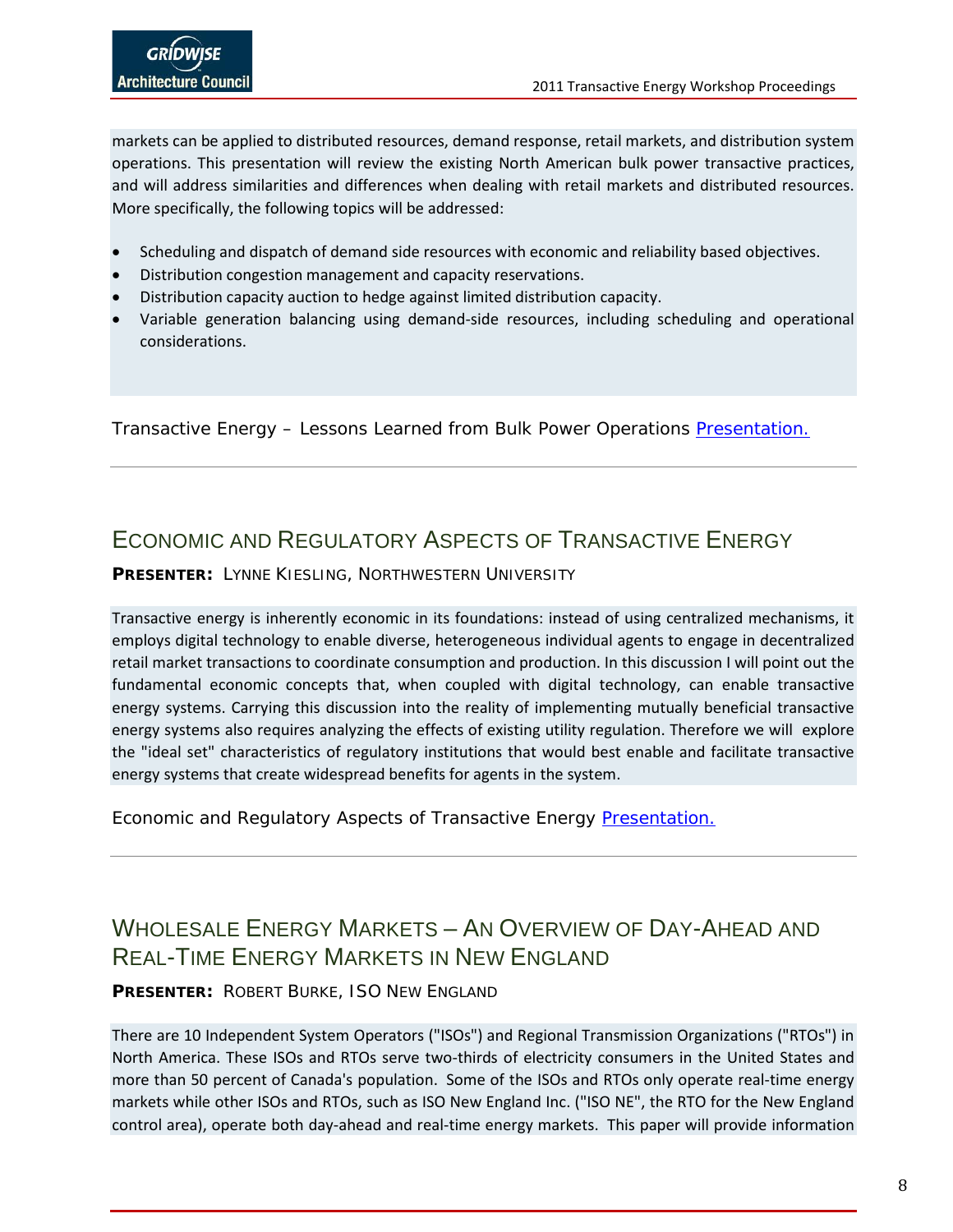on the day-ahead and real-time energy markets' operations, and pay particular attention to how entities must participate in these wholesale markets.

A reliable electric system must balance every electric cycle throughout the entire day. This requires reliable load forecasts and sufficient reserve generating capacity (both online and quick start) to respond to disruptions, weather or imperfections in the load forecast. The ISOs and RTOs play an important part in ensuring reliable energy for the regions that they serve. The paper will try also to present the necessity for the ISOs and RTOs to balance both energy and reserves.

Wholesale Energy Markets – An Overview of Day-Ahead and Real-Time Markets in New England **Presentation**, [Whitepaper.](http://www.gridwiseac.org/pdfs/tew_2011/abstracts/burkeab_tew11.pdfhttp:/www.gridwiseac.org/pdfs/tew_2011/abstracts/burkeab_tew11.pdf)

### <span id="page-10-0"></span>TEMIX: A STANDARD PROTOCOL FOR TRANSACTIVE ENERGY IN A SMART GRID WORLD

**PRESENTER:** ED CAZALET, TEMIX INCORPORATED

Transactive Energy Market Information Exchange (TeMIX) is a standards-based architecture and protocol for real-time, physical forwards and financial futures transactions for all electricity products including energy, capacity, transmission, distribution, and ancillary services. With interval metering, improved communications, smart devices, smart controls, sensors and TeMIX protocols, most electricity transactions can be executed automatically in high volumes and at high speed, resulting in benefits for customers without burdening customers or suppliers with complexity. TeMIX by design enables decentralized decisions and control at the edges of the network to supplement and support the necessary reliability functions of system operators. TeMIX extends and integrates naturally with existing wholesale forward markets.

Using TeMIX, customer devices such as air conditioners, plug-in electric vehicles, customer generation and storage automatically interact with distribution grid devices such as transformers, high voltage transmission networks, central station generation and storage. TeMIX thus enables a smart grid that can quickly adapt to high levels of distributed and bulk renewables, plug-in vehicles, and storage while integrating with bulk generation and ISO/RTO systems. TeMIX also makes full use of investments in interval metering, smart appliances, sensors and storage while reducing the need for more investment in fossil generation, transmission and distribution facilities.

TeMIX is furthermore a standard for forward retail and wholesale transactions and dynamic retail tariffs. TeMIX combines subscriptions for power with dynamic real-time prices. TeMIX provides customers with personalized rate plans that they, rather than the utility, choose while at the same time profitably engaging the customer in balancing the grid with high levels of variable renewables and providing revenue certainty and risk mitigation for utilities.

This paper provides a high level description of TeMIX real-time and forward transaction services for use by smart devices, customers, suppliers, distribution and transmission operators and intermediaries.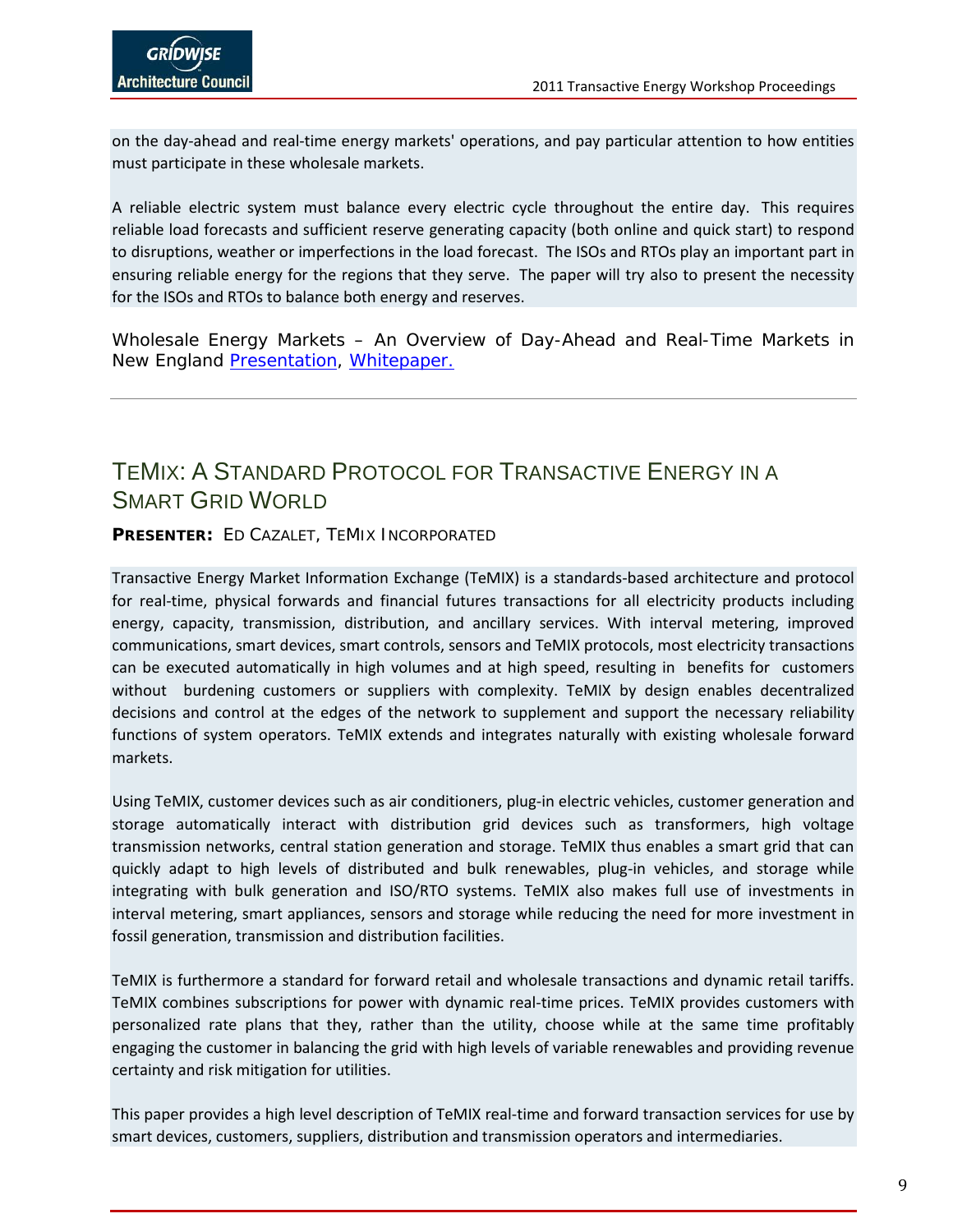TeMix: A Standard Protocol for Transactive Energy in a Smart Grid World **Presentation** 

### <span id="page-11-0"></span>A CELLULAR MODEL FOR ENERGY MANAGEMENT SERVICES WITH DIGITAL DIRECT LOAD SCHEDULING

### **PRESENTER: ANN SCAGLIONE, UC DAVIS**

Currently, there are two main approaches for Demand Side Management and Demand Response System: 1) Price-based load control strategies and 2) Load control through curtailment and scheduling.

Both approaches are exploiting the elasticity of the customer demand to close the loop on the load offered to the grid. One is tied to the intention of realizing an efficient market, where the customer needs are met at the correct time and price. The second one is simply exploiting the elasticity of the customer without using market information directly to do so, so it may not realize an efficient market model but is not subject to possible unforeseen dynamics of the customers that can be a threat to the grid stability.

The model we propose strikes what we believe is the right balance between these two DSM and DRS models and offers also a concrete roadmap to develop the cyber-physical control architecture that is amenable to incorporate increasing sophistication in the load behavior.

Our model is a control architecture enabling the optimal dispatch of Microgrid Renewable Energy Sources (RES) power and power from the transmission network, through a capillary control of the activation time of smart loads at the edge of the transmission network. The architecture is structured with a cellular access model, where each cell is matched roughly to a substation. The cell controller is called Community Energy Management System (CEMS), and its role is to perform a Digital Direct Load Scheduling (DDLS), modulating the activation of high Wattage smart loads requesting service from CEMS subscribers in the cell so as to optimize the economic dispatch of power. The essence of the DDLS control is the modular classification of smart loads based on their signature temporal profile of active and reactive power, and their association to service queues to dispatch green and traditional power optimally, by switching on via feedback the loads with an optimal delay. Specifically, the digitized load profile acquired by Home EMS (HEMS) subscribers is used to communicate the request to the CEMS controller, which subdivides them in service queues. During the day, the traffic in the queues is scheduled optimally over finite horizon windows, with the objective of having the aggregate load profile match opportunistically peaks of available renewable generation, minimizing the inconvenience cost of delaying the customers loads and, last but not least, presenting a residual load to the substation that adheres as closely as possible to the day-ahead bid.

A Cellular Model for Energy Management Services with Digital Direct Load Scheduling [Presentation.](http://www.gridwiseac.org/pdfs/tew_2011/presentations/scagilonepres_tew11.pdf)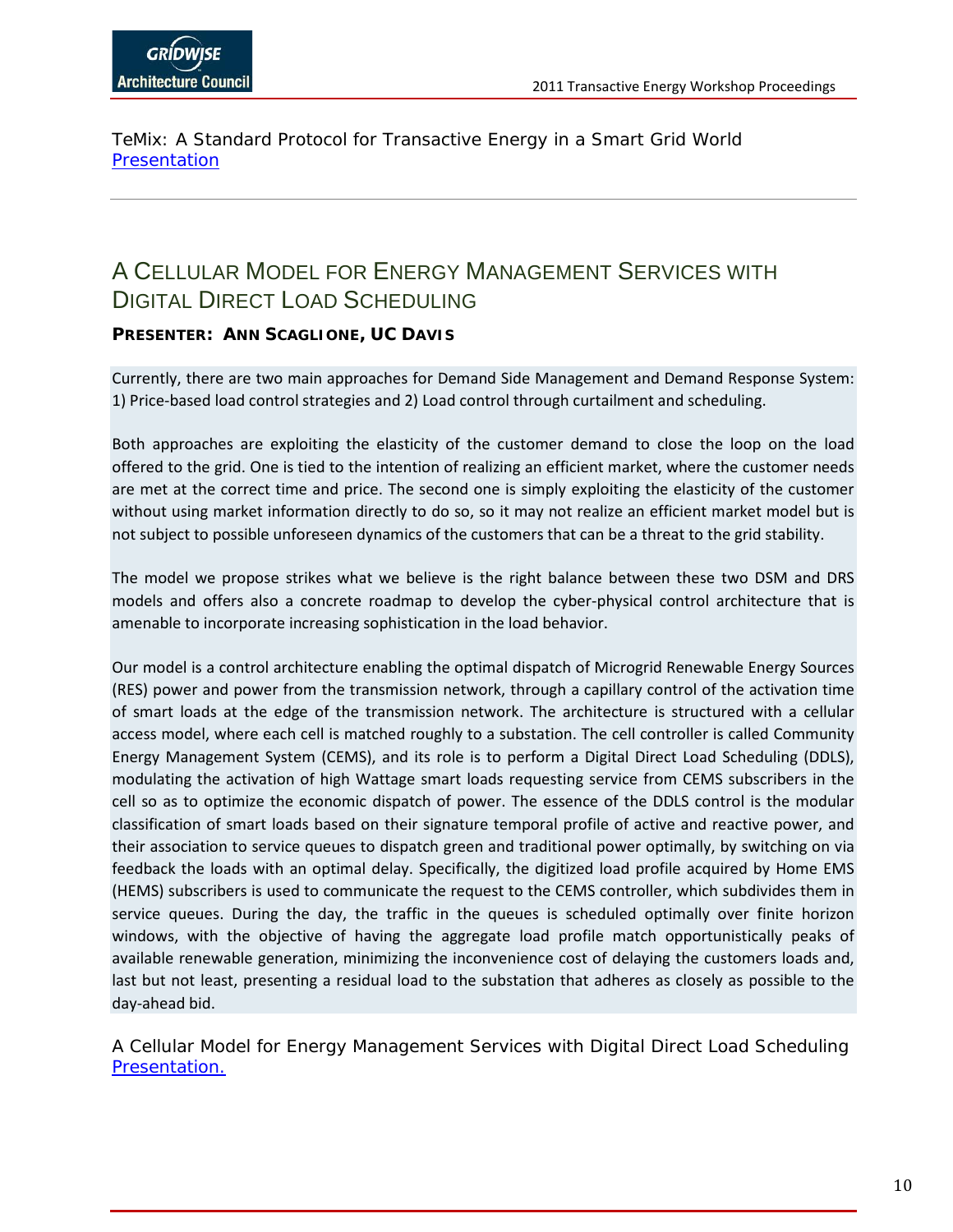### <span id="page-12-0"></span>OPPORTUNITIES FOR COLLABORATION

- Smart Grid interoperability Panel Priority Action Plan (PAP) 3, 4, and 9 activities need to be injected into real projects
	- o OATI is working on 3 investment grant projects in the area
- Outreach to other organizations to include
	- o IRC
	- o NRECA
	- o WECC
- Vermont Electric would like to have a prices-to-devices demo project
- Interoperability is key to transactive approaches, and should be addressed by
	- o GWAC
	- o SGIP
- It will be important to involve NARUC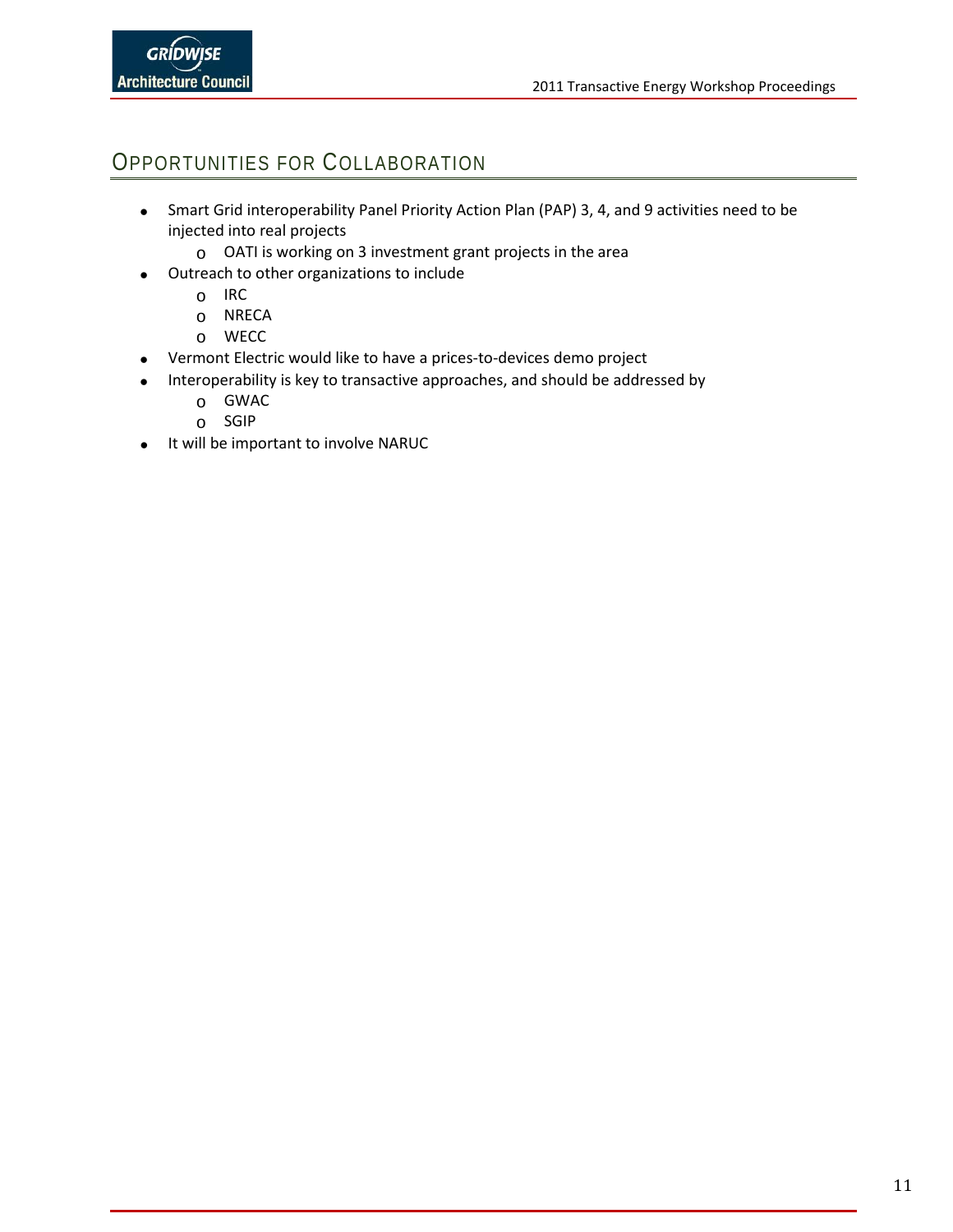## <span id="page-13-0"></span>KEY RESEARCH QUESTIONS

- 1. Does "prices to devices" make sense?
- 2. What are the relationships relative to other cross-cutting elements of GWAC stack?
- 3. What is the stability and predictability of transactive techniques?
- 4. Are transactive energy approaches optimal?
- 5. What is the basic logic for bidding by individual loads?
- 6. What are the latencies, processor speeds, bandwidth, etc. needed to implement on a scaled up magnitude?
- 7. What are other disciplines that can contribute to understanding and resolving related problems?
- 8. How do we achieve decentralized solutions?
- 9. How do we integrate transactive approaches with reliability requirements?
- 10. What is the business case for transactive approaches?
- 11. What are the future needs of the electric power system that are met through transactive approaches?
- 12. How do we extend the current transactive approaches used in the bulk power system?
- 13. What are the policy / regulatory issues?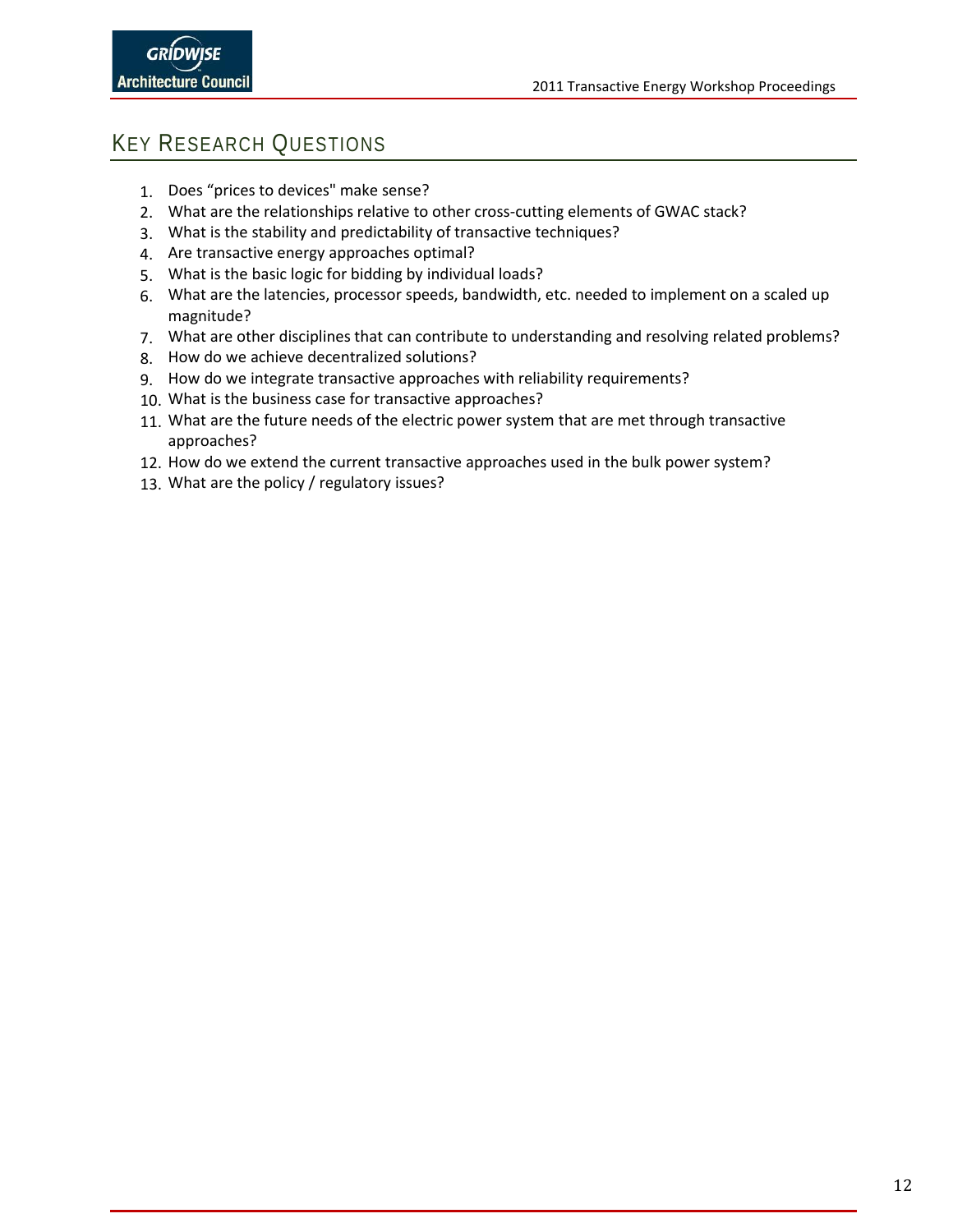## <span id="page-14-0"></span>FUTURE TRANSACTIVE ENERGY WORKSHOPS

The second workshop will be held on March 28th and 29th, 2012 at T.J. Watson Research Center, Yorktown Heights, NY.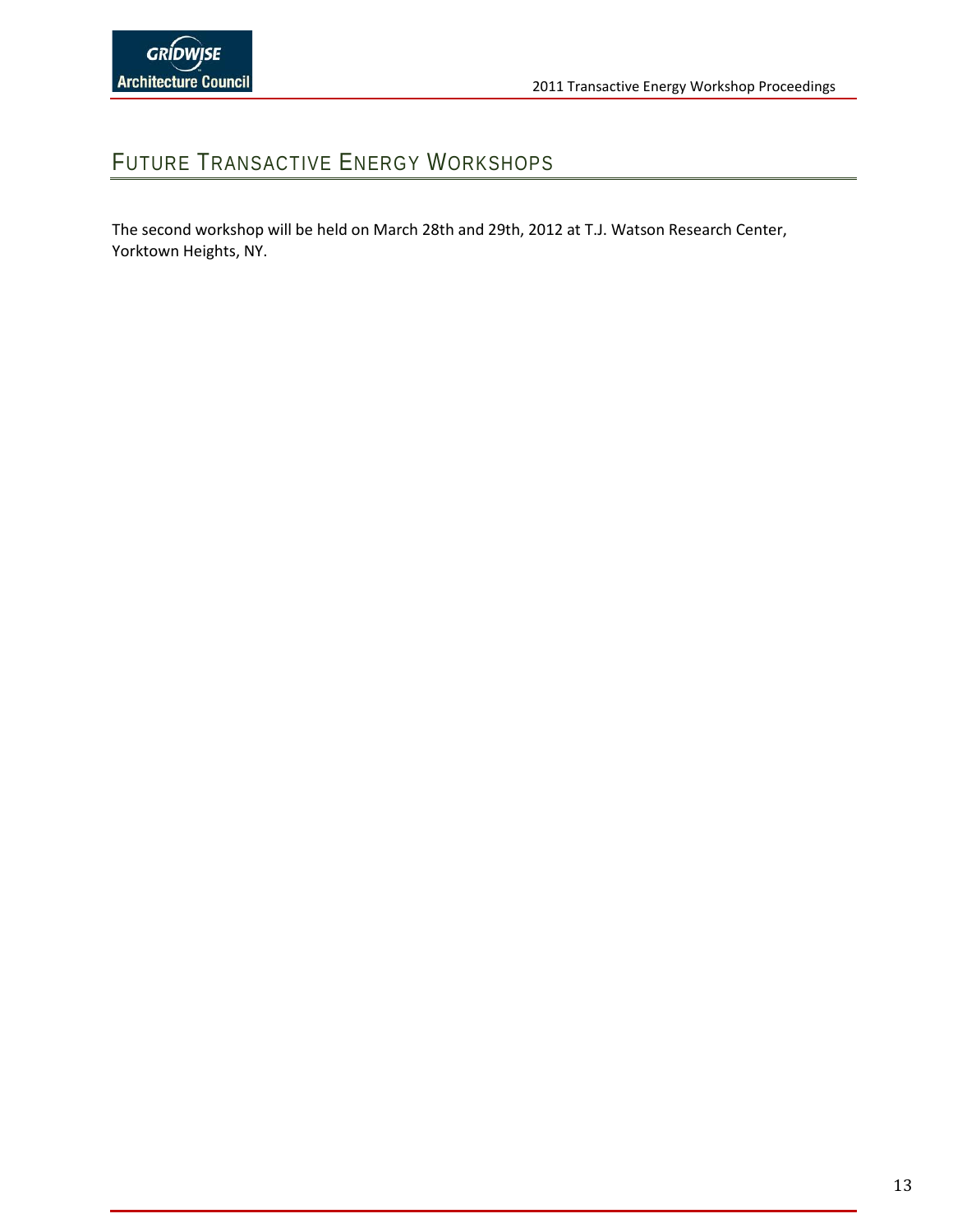## <span id="page-15-0"></span>TRANSACTIVE ENERGY WORKSHOP SUMMARY

### **Ron Melton**

*GWAC Administrator, PNNL*

The summary of the workshop is addressed in the workshop's whitepaper. <http://www.gridwiseac.org/historical/tew2011/tew2011.aspx>

To learn more, please visit <https://gridwiseacdev.pnl.gov/historical/tew2011/tew2011.aspx>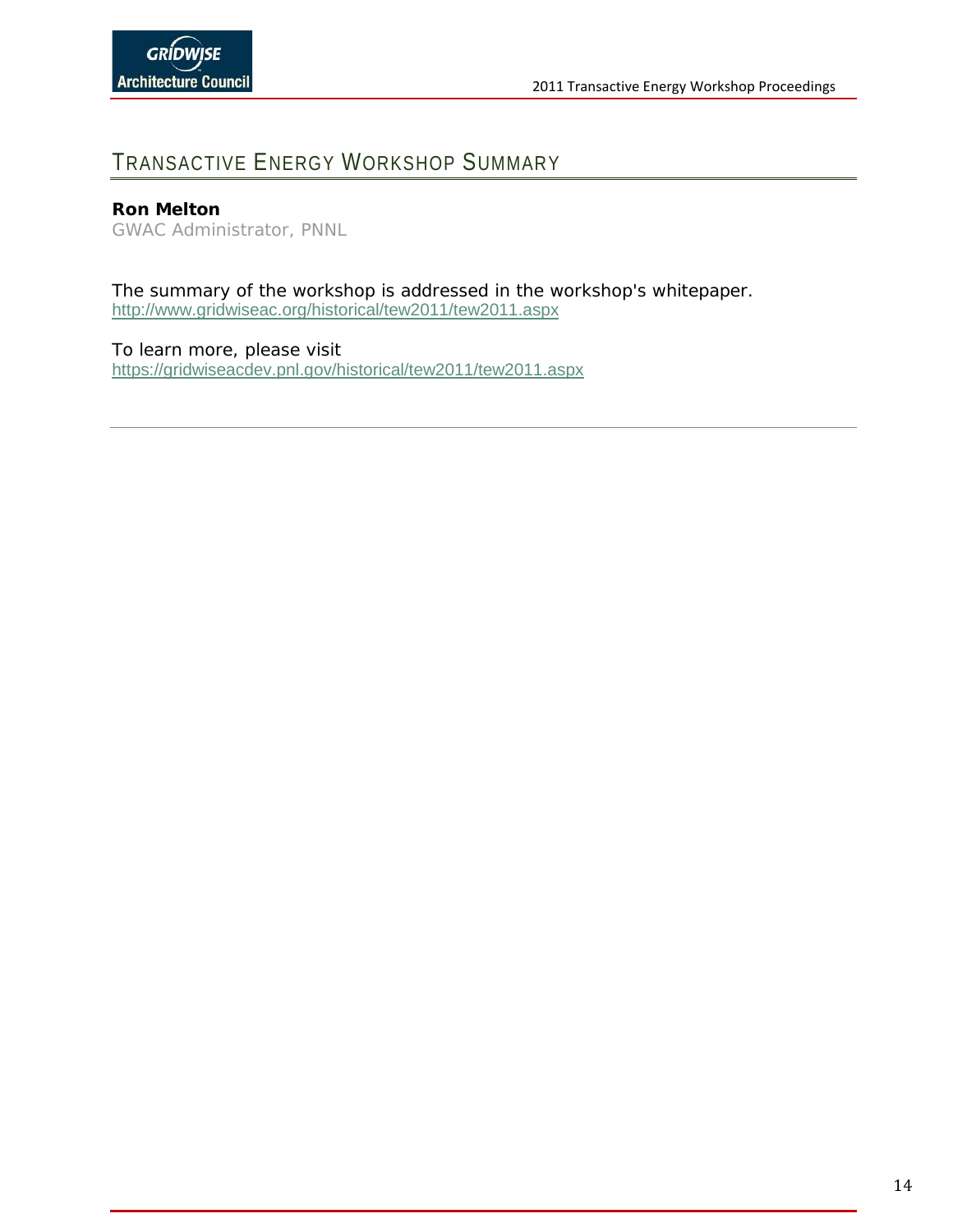## <span id="page-16-0"></span>CLOSING COMMENTS & SPECIAL THANKS

We would like to thank all the participants, OATI, and the Department of Energy for a very successful workshop. The workshop resulted in a focused discussion on transactive energy that will be fully described in a white paper to be released in the first quarter of 2012.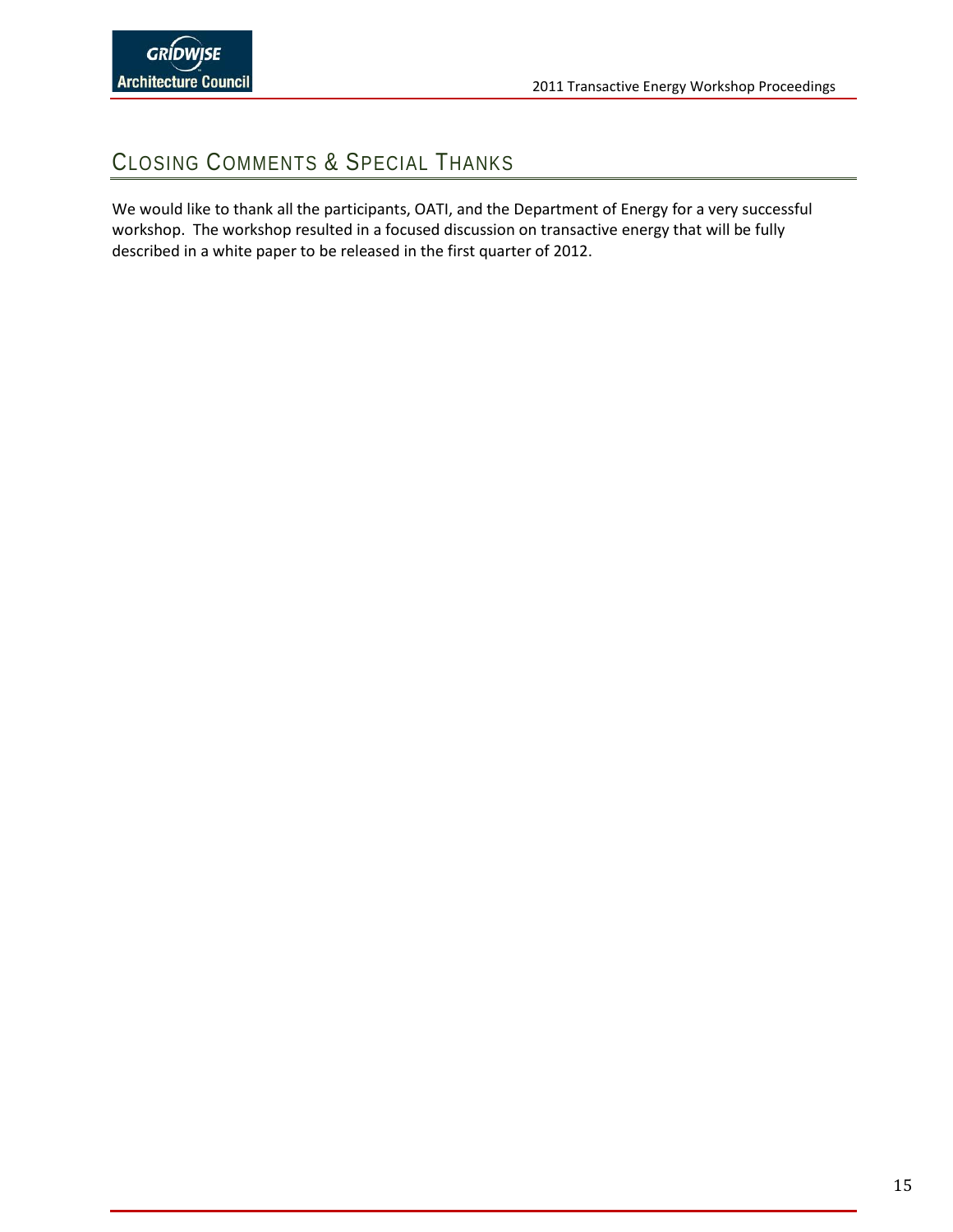### <span id="page-17-0"></span>REFERENCE MATERIAL

### **Important Links**

**Transactive Energy Workshop** <http://www.gridwiseac.org/historical/tew2011/tew2011.aspx>

**GridWise Architecture Council** [http://www.gridwiseac.org/](http://www.pointview.com/data/2009/11/32/pdf/Donald-Hammerstrom-4631.pdf)

**National Institute of Standards and Technology** [http://www.nist.gov/smartgrid/](http://www.pointview.com/data/2009/11/32/pdf/Andrew-Howe-4679.pdf)

**Pacific Northwest National Laboratory/Energy and Environment Directorate:**

[http://energyenvironment.pnl.gov/](http://www.pointview.com/data/2009/11/32/pdf/Junichi-Takeuchi-5030.pdf)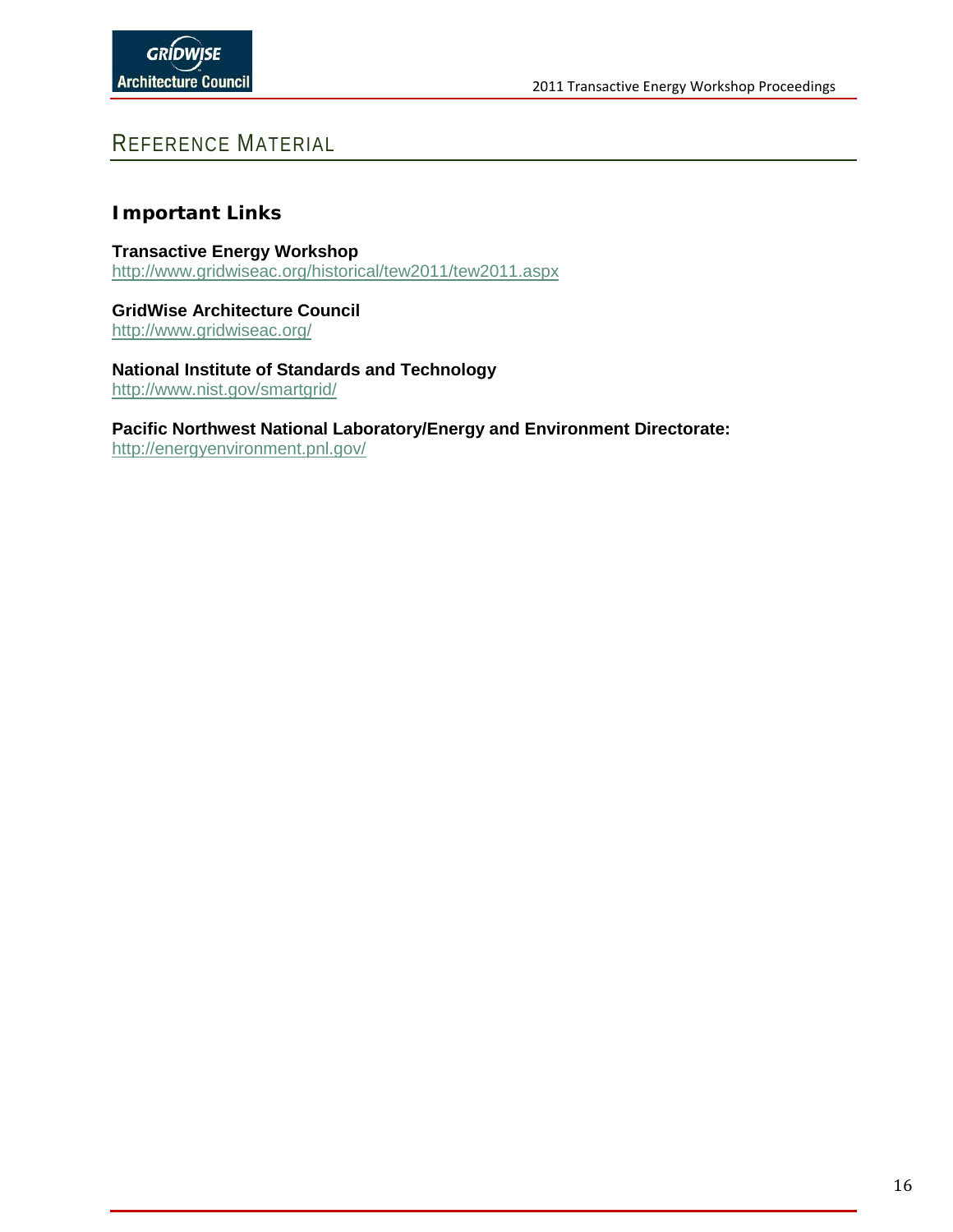## <span id="page-18-0"></span>APPENDIX A - AGENDA

### **Wednesday, May 18, 2011**

|                       | 8:30 - 9:00 am Introduction and Opening Remarks<br>Ron Melton & Chris Irwin                                                     |
|-----------------------|---------------------------------------------------------------------------------------------------------------------------------|
| $9:00 - 9:45$ am      | Transactive Control with Real-Time Prices and a Retail Double-Auction<br>Rob Pratt                                              |
| $9:45 - 10:30$ am     | Transactive Control: An Approach for Widespread Coordination of<br><b>Responsive Smart Grid Actions</b><br><b>Ron Melton</b>    |
| $10:30 - 11:15$ am    | Implementing Transactive Control: Loosely-Coupled Integration and<br>Interoperability<br>Ron Ambrosio                           |
| 11:15 am $-$ 12:00 pm | Transactive Energy - Lessons Learned from Bulk Power Operations<br>Ali Ipakchi                                                  |
| $12:00 - 1:00$ pm     | Lunch                                                                                                                           |
| $1:00 - 1:45$ pm      | <b>General Comments about Bonneville Power Administration's Needs</b><br><b>Terry Oliver</b>                                    |
| $1:45 - 2:30$ pm      | Economic and Regulatory Aspects of Transactive Energy<br>Lynne Kiesling                                                         |
| $2:30 - 3:15$ pm      | Wholesale Energy Markets- An Overview of Day-Ahead and Real-Time<br><b>Energy Markets in New England</b><br><b>Robert Burke</b> |
| $3:15 - 4:00$ pm      | TeMIX: A Standard Protocol for Transactive Energy in a Smart Grid World<br><b>Ed Cazalet</b>                                    |
| $4:00 - 4:45$ pm      | A Cellular Model for Energy Management Services with Digital Direct Load<br>Scheduling                                          |
|                       | Anna Scaglione                                                                                                                  |
| 4:45 pm               | Adjourn                                                                                                                         |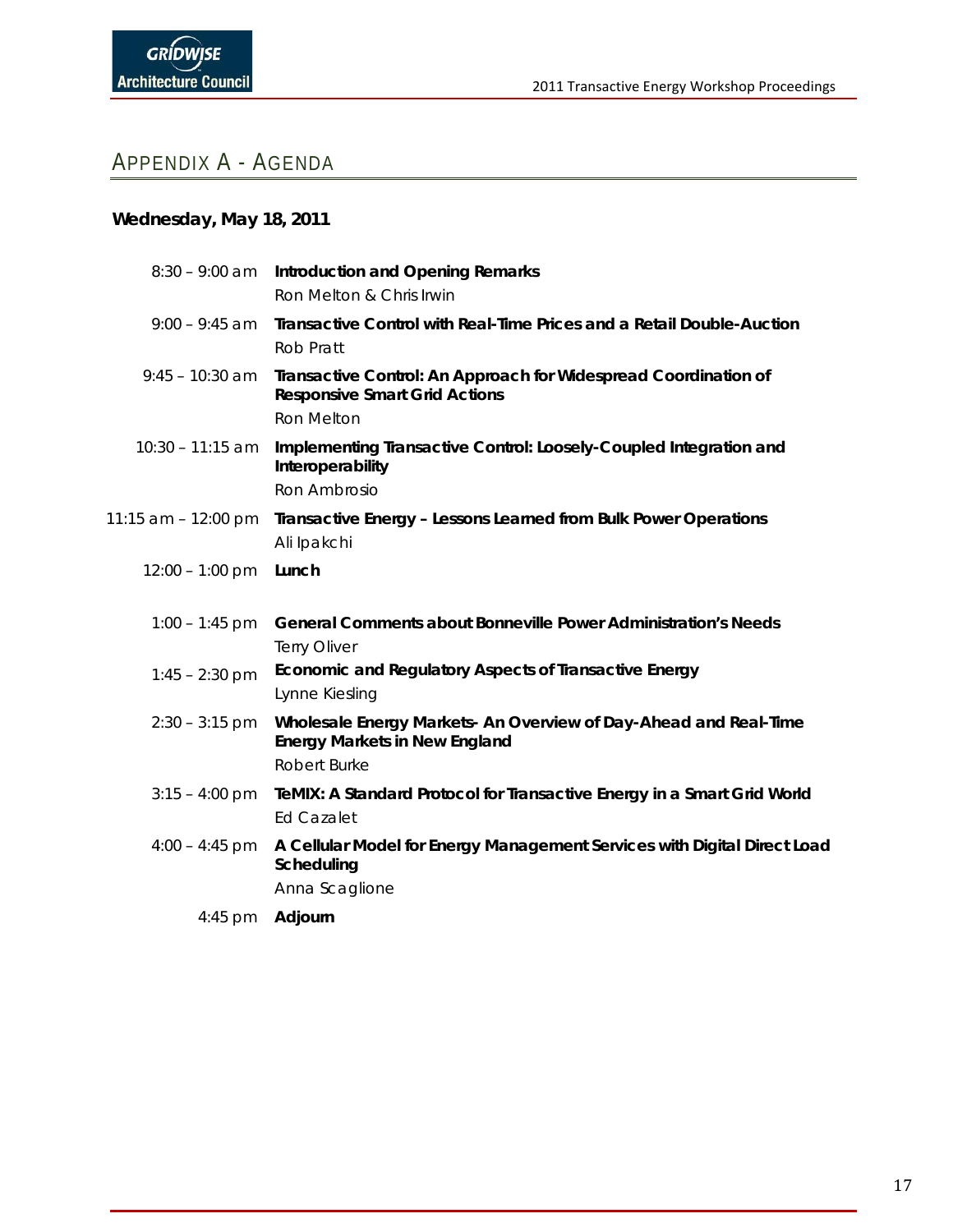### **Thursday, May 19, 2011**

| 8:30-9:30am        | What are the Opportunities for Collaboration? |
|--------------------|-----------------------------------------------|
|                    | Ron Melton                                    |
| $9:30-10:00am$     | What are the Key Research Questions?          |
|                    | Ron Melton                                    |
| 10:00-11:30am      | What Additional Research is Needed?           |
|                    | Ron Melton                                    |
| 11:30am-12:00pm    | Working Lunch                                 |
|                    | Does it Make Sense to Have a Larger Meeting?  |
| 12:00-1:00pm       | Ron Melton                                    |
|                    |                                               |
| 1:00 <sub>pm</sub> | Adjourn                                       |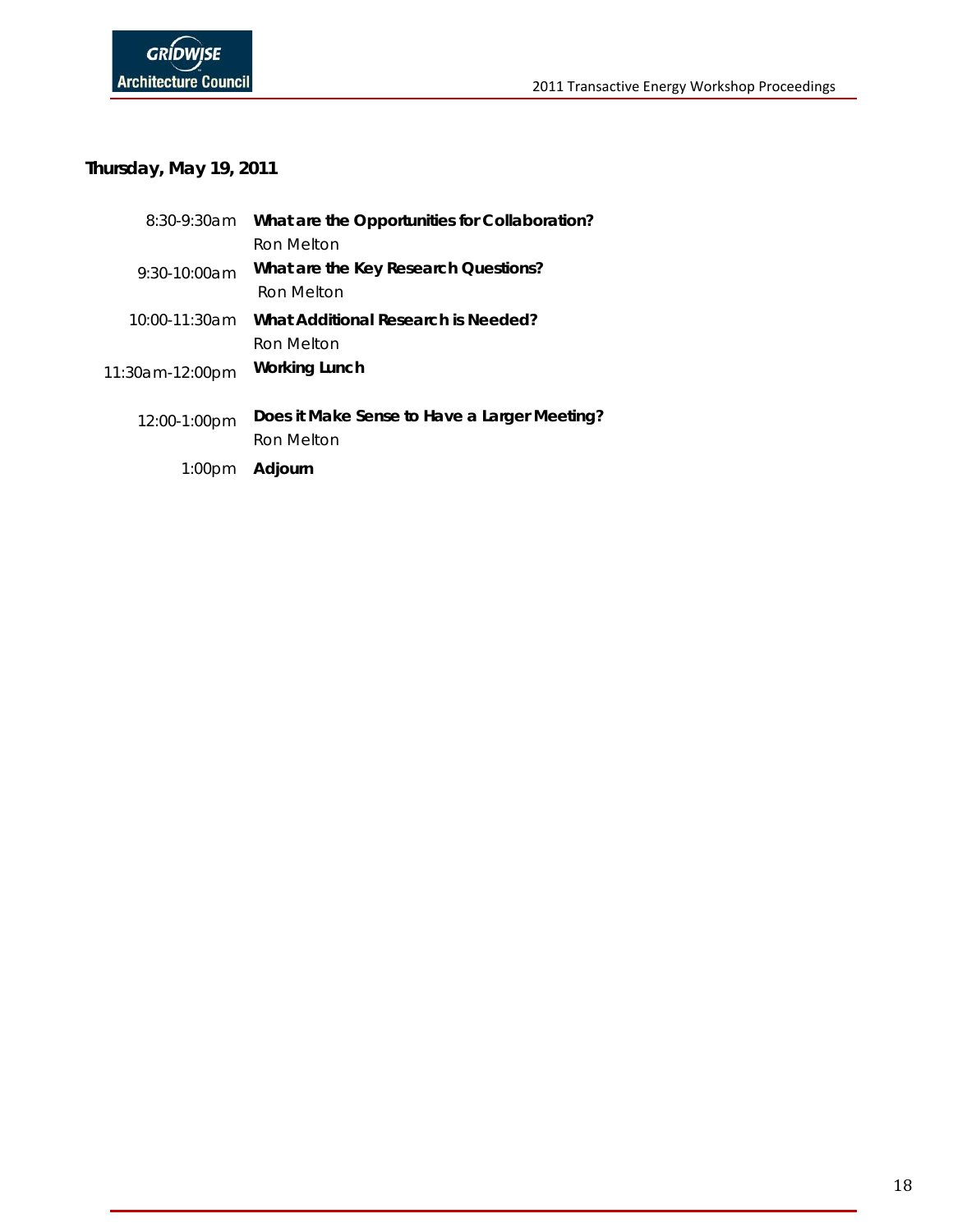#### 2011 Transactive Energy Workshop Proceedings

## <span id="page-20-0"></span>APPENDIX B – SPEAKERS' PROFILES



**Ron Ambrosio**

#### *Chairman, GridWise Architecture Council / IBM T.J. Watson Research Center*

Ron Ambrosio oversees IBM's Energy & Utilities Industry activities in its eight world-wide Research Laboratories. Ron joined IBM in 1981 at the T.J. Watson Research Center, working in a variety of areas including embedded operating systems, distributed application frameworks, and pervasive computing environments, ultimately focusing on networked embedded computing with particular emphasis on what he coined "Internet-scale Control Systems" – the interoperability of sensor networks and control systems with enterprise systems and business processes. He helped establish IBM's activities in both Intelligent Utility Networks and Sensors & Actuators.



#### **Robert Burke**

### *Markets Development Principal Analyst, ISO New England*

Mr. Burke is a Principal Analyst in Market Development with ISO New England (the Regional Transmission Organization "RTO" for the New England control area). He has thirty-five years of experience in the energy industry. Since joining ISO-NE, he has held various positions and been involved with the development and subsequent on-going improvement of the wholesale energy markets, and worked with market participants regarding demand resource integration issues. In his present position, he works on development of market rule changes for all areas of the New England wholesale markets and

their FERC fillings. Mr. Burke has a B.E. in heat and power from Stevens Institute of Technology, and an MBA and MS in Computer Science from Rensselaer Polytechnic Institute. He has furthermore completed all examination requirements in Connecticut for a CPA.

He is a member of IEEE, and since 2009 working on smart grip interoperability as a member of the GridWise Architecture Council. He has made presentations at over three-dozen panel discussions and technical seminars, and authored or coauthored more than a dozen technical papers.



**Ed Cazalet**

#### *CEO, The Cazalet Group*

An internationally recognized electric industry expert, Dr. Cazalet is a leader in the analysis and design of markets for electricity and the analysis of transmission, generation and load management investments. For his industry contributions, Public Utilities Fortnightly magazine in 2000 named Dr. Cazalet "Innovator of the Year". Ed is also VP and Co-founder of MegaWatt Storage Farms, Inc., a storage advisory and project development firm. He formerly was a Governor of the California Independent System Operator, and founder and CEO of both Automated Power Exchange, Inc. (APX) and Decision Focus, Inc. (DFI). He has a PhD from Stanford in Engineering-Economic Systems. Dr. Cazalet is co-chair of the OASIS Energy Market Information Exchange (eMIX) Technical Committee, and a member of the OASIS EnergyInterOp and WS-Calendar Technical Committees.



### *Scientist, Pacific Northwest National Laboratory*

Todd Halter has over 20 years experience in the Computer Science, Physics, Mathematics, and Chemistry. Since 1998, Halter has been working on the Department of Energy's Atmospheric Radiation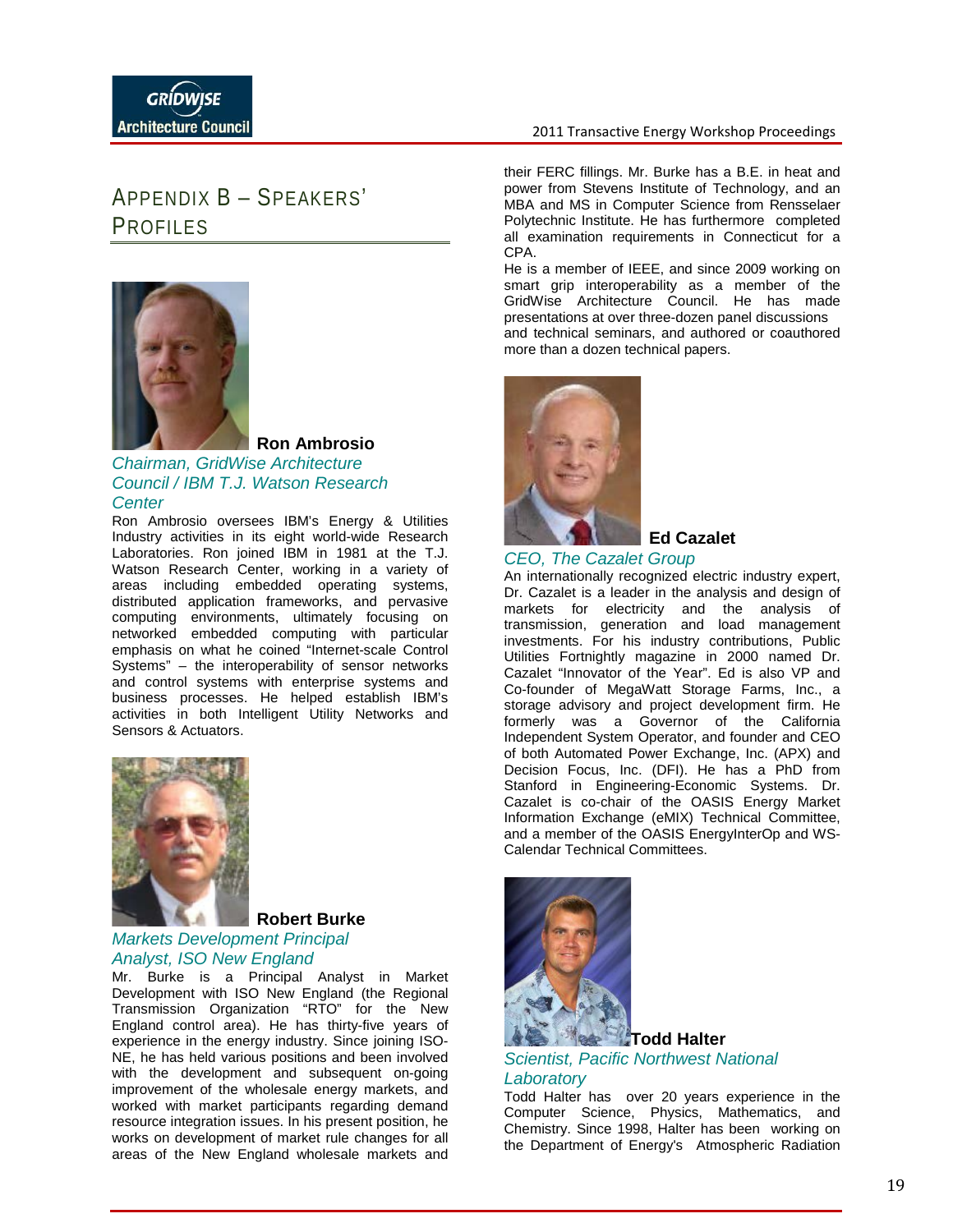

Measurement (ARM) Program as a value added products and data system developer and project manager collaborating closely with atmospheric scientists to obtain a thorough understanding of the data management requirements within atmospheric sciences. Mr. Halter has served as a group manager, project manager, system architect, and developer with experience in all aspects of project management (budget, schedule, resource, and risk analysis), architecture and system design, coding, testing, installation, and maintenance.



#### **Ali Ipakchi**

#### *Vice President of Smart Grid and Green Power, OATI*

Dr. Ipakchi has over 30 years of experience in the application of information technology to power systems and electric utility operations. As the VP of Smart Grid and Green Power at OATI, he is responsible for growth of the business in these emerging areas. Prior to OATI, he was Vice President of Integration Services at KEMA, assisting utility clients with roadmaps, specifications, business and implementation strategies for automation and technology projects. Prior to KEMA, Dr. Ipakchi held various senior management positions at leading vendors supporting power application development and system solutions delivery to the power industry. He has led new business-line and organizational development initiatives, and has managed product development and delivery teams. His areas of experience include Smart Grid, utility automation, power systems operations, enterprise and operational IT systems, systems for ISOs/energy markets, utility control centers, trading floors, power generation, distribution operations, and advanced metering. He holds a PhD from University of California at Berkeley, and is co-holder of three US patents on power systems applications and instrument diagnostics.



#### **Irwin, Christopher**

### *Smart Grid Standards and Interoperability Coordinator, U.S. Department of Energy*

Christopher Irwin has spent over 17 years in a diverse spectrum of high technology fields from HVAC to III-V semiconductor manufacturing, and most recently in communication networks for advanced metering (AMI) and Smart Grid infrastructure. He is a member of the Department of Energy team administering the Smart Grid Investment Grants, and is responsible for standards and interoperability activities, including<br>participation in the NIST-led Smart Grid participation in the NIST-led Smart Interoperability Framework. Prior to joining the Department of Energy, he served as Director of Products at an AMI communications vendor, also participating in Technology Discovery and Business Development. In that role, he gained a full market perspective on the electric energy sector, as well as natural gas and water infrastructure. This experience, combined with his semiconductor and satellite communications background, contributes to a unique perspective on the US energy business under transformation. Chris holds a B.S. in Mechanical Engineering from the University of Maryland, College Park, and an M.B.A. from the W.P. Carey School of Business at Arizona State University.



### **Lynne Kiesling**

#### *Senior Lecturer, Northwestern University*

Lynne Kiesling is a Senior Lecturer in the Department of Economics at Northwestern University, and in the Social Enterprise at Kellogg (SEEK) program in the Kellogg Graduate School of Management at Northwestern University. At Northwestern she is also a Faculty Member in the Northwestern Institute on Complex Systems (NICO) and a Faculty Affiliate in the Center for the Study of Industrial Organization CSIO). Lynne is the author or coauthor of many academic journal articles, book chapters, policy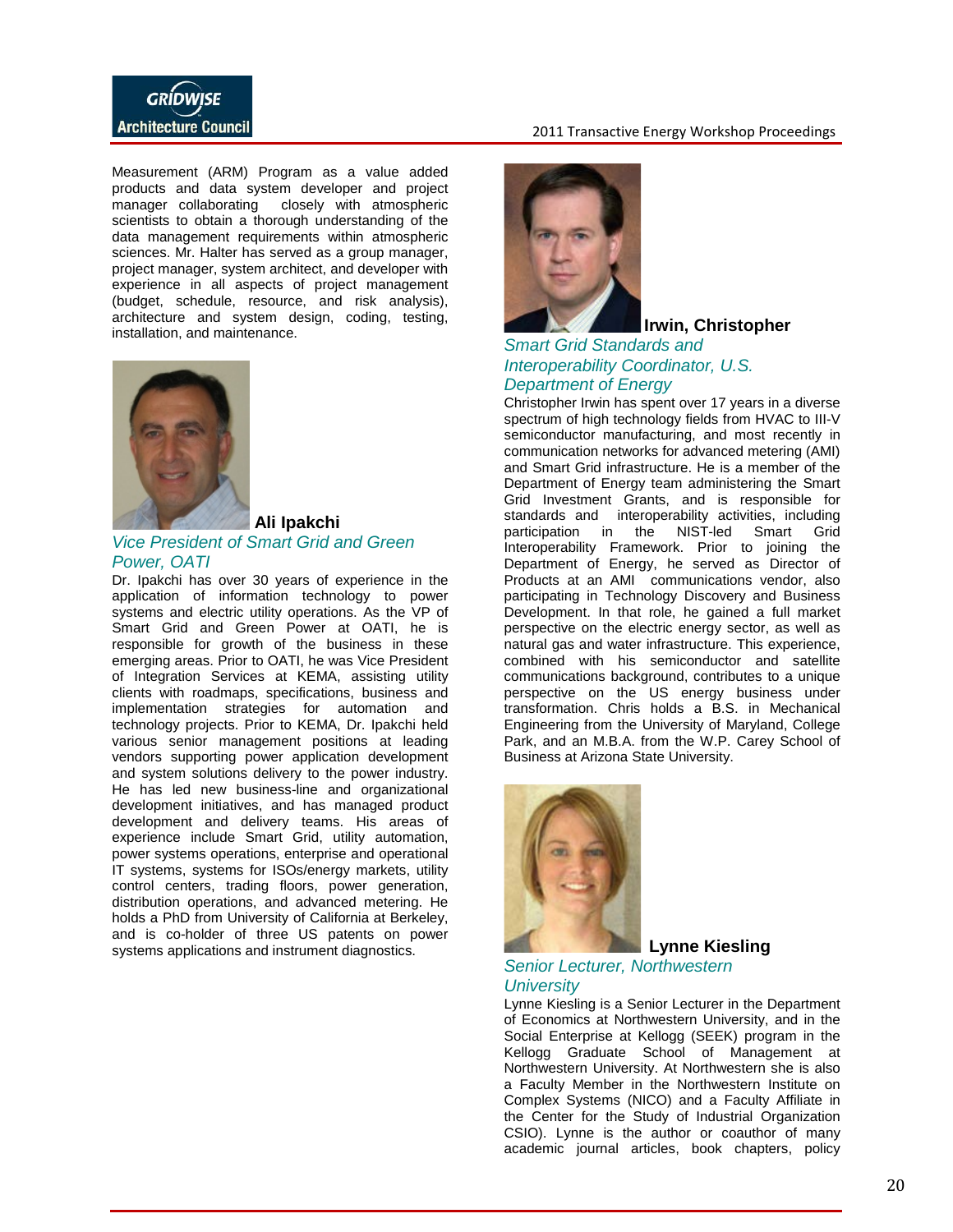

studies, and public interest comments, most of which analyze electricity policy and market design issues. Her specialization is experimental economics and organizational economics. She also teaches undergraduate courses in energy economics, environmental economics, and history of economic thought, and writes about economics as the editor/owner at the website www.knowledgeproblem.com. Lynne has a Ph.D. in Economics from Northwestern University and a B.S. in Economics from Miami University, Oxford, Ohio. Her previous appointments include Assistant Professor, College of William and Mary, Manager, PricewaterhouseCoopers LLP, Director of Economic Policy, Reason Foundation, and Research Scholar, Interdisciplinary Center for Economic Science at George Mason University.



**Ronald Melton**

### *Administrator, GridWise Architecture Council, Pacific Northwest National Laboratory*

Ron Melton is the administrator of the GridWise Architecture Council (GWAC) and a senior power systems engineer at Pacific Northwest National Laboratory. He is also Project Director for the Pacific Northwest Smart Grid Demonstration Project, managed by the Pacific Northwest Division of Battelle. Dr. Melton has over 25 years of experience in systems engineering applied to interdisciplinary problems. He received his BSEE from University of Washington and his MS and PhD in Engineering Science from the California Institute of Technology.



### **Terry Oliver** *Chief Technology Innovation Officer, Bonneville Power Administration*

Terry Oliver has worked globally to advance energy conservation and renewable energy. He has worked for BPA since 1981.

#### 2011 Transactive Energy Workshop Proceedings

In the Pacific Northwest he managed one of the world's largest residential energy conservation programs, the PNW Residential Weatherization Program, lead ground-breaking research on community-based energy conservation applications in the Hood River Conservation Project, and established two enduring icons of energy efficiency innovation, the Lighting Design Lab and the Energy Ideas Clearinghouse. In 1992 he moved to Bangkok, Thailand, to lead the Asia Regional Office of the International Institute for Energy Conservation (IIEC).

In 2000, Terry returned to BPA where he worked on BPA's EnergyWeb concept and its application to the PNW. As part of this effort he helped create BPA's Non-Wires Solutions initiative, participated in EPRI's Intelligrid grid architecture initiative, and lead the GridWise Alliance Demonstrations Working Group.

In June 2005 Terry was appointed Bonneville Power Administration's first Chief Technology Innovation Officer, responsible for re-energizing, focusing, and managing BPA's research and development activities.



### **Rob Pratt**

#### *Pacific Northwest National Laboratory*

Rob Pratt manages PNNL's Smart Grid R&D program activities for the U.S. Department of Energy. He leads the GridWise™ initiative, which spawned a new DOE program and an industry alliance that both share a vision of an information-rich future for the power grid. He heads a team with a focus on communications architecture, advanced control technology, and simulation and analysis of the combined engineering and economic aspects of the future grid. Mr. Pratt also leads a PNNL initiative that recently commissioned the new Electricity Infrastructure Operations Center, a fully-equipped grid control center capable of serving as a back-up center, with live phasor data resources from around the U.S. and state-of-the-art analysis tools. It serves as a unique technology development, valuation, training, and technology transfer platform. The initiative is currently developing advanced grid control and situational awareness technologies and watershed/hydro system management capabilities. Mr. Pratt received his B.S. in Ocean Engineering from Florida Atlantic University and an M.S. in Mechanical Engineering from Colorado State University.